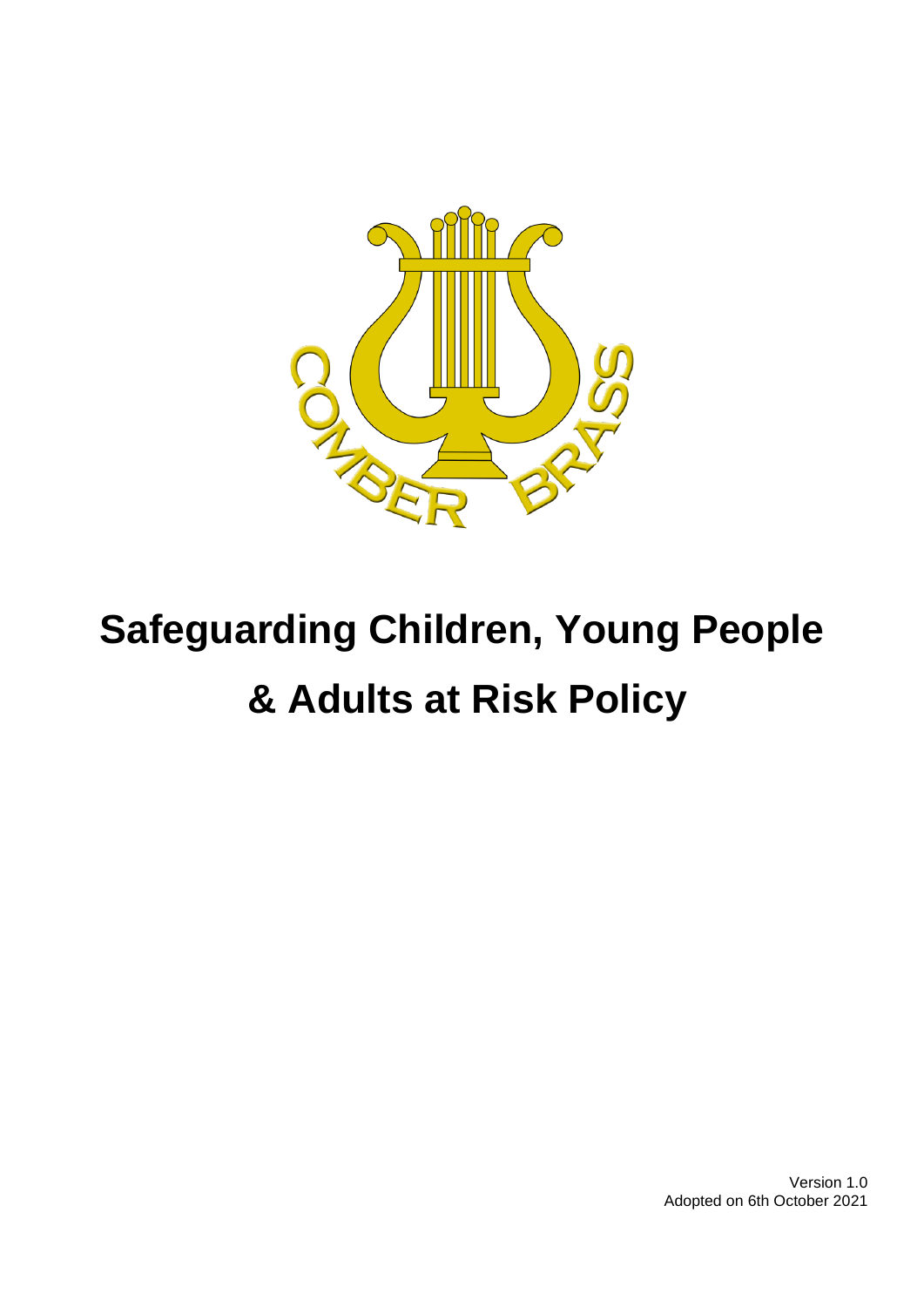<span id="page-1-0"></span>

# **Safeguarding Children, Young People and Adults at Risk**

*(open in Adobe or other .pdf reader to use the hyperlinks shown in blue underline text)*

#### **Introduction**

This is the policy document of Comber Brass for safeguarding children, young people and adults at risk. It has been informed by the guidance and policy standards contained in Keeping [Children Safe: Our duty to Care'](https://www.volunteernow.co.uk/app/uploads/2019/04/Keeping-Children-Safe-Our-Duty-to-Care.pdf) and ['Keeping Adults Safe: A Shared Responsibility'](https://www.volunteernow.co.uk/app/uploads/2019/04/Keeping-Adults-Safe-A-Shared-Responsibility.pdf) which were commissioned by the Northern Ireland Executive and published in 2017.

The policy has a number of appendices that provide specific guidance and supporting information on key safeguarding issues and the forms to be used for reporting concerns. These appendices form an integral part of the overall policy and should be referenced as necessary. The full ['List of](#page-7-0)  [Appendices'](#page-7-0) can be found at page 7.

This policy is further supported by, and should be read in conjunction with, our policies on 'Health & Safety' and 'Whistleblowing'.

This policy can be downloaded from the **Comber Brass web-site.** A copy will also be provided to new members upon joining and / or their parents / guardians, and to those who work with the band.

As a condition of their membership of the band, all members of Comber Brass are expected to have a good knowledge of this policy, its procedures and guidelines, and to comply with them accordingly.

This policy was formally adopted by Comber Brass on 6<sup>th</sup> October 2021. The Designated Officer and Deputy Designated Officer (currently Jane Smyth and Lawrence Baalham) have responsibility for implementing and for reviewing the policy.

This policy, the procedures, and the codes of behaviour will be reviewed at regular intervals, at least once every three years. The date of the next review will be not later than 6<sup>th</sup> October 2024.

#### **Policy Statement**

Members of Comber Brass are committed to practice which promotes the welfare of children, young people, and adults at risk and protects them from harm. We wish to ensure that all children, young people and adults at risk can participate in an enjoyable and safe environment in which they can have fun and feel valued. In this band, we accept and recognise our responsibilities to develop awareness of the issues which cause harm to children, young people and adults at risk, and to establish and maintain a safe environment for them.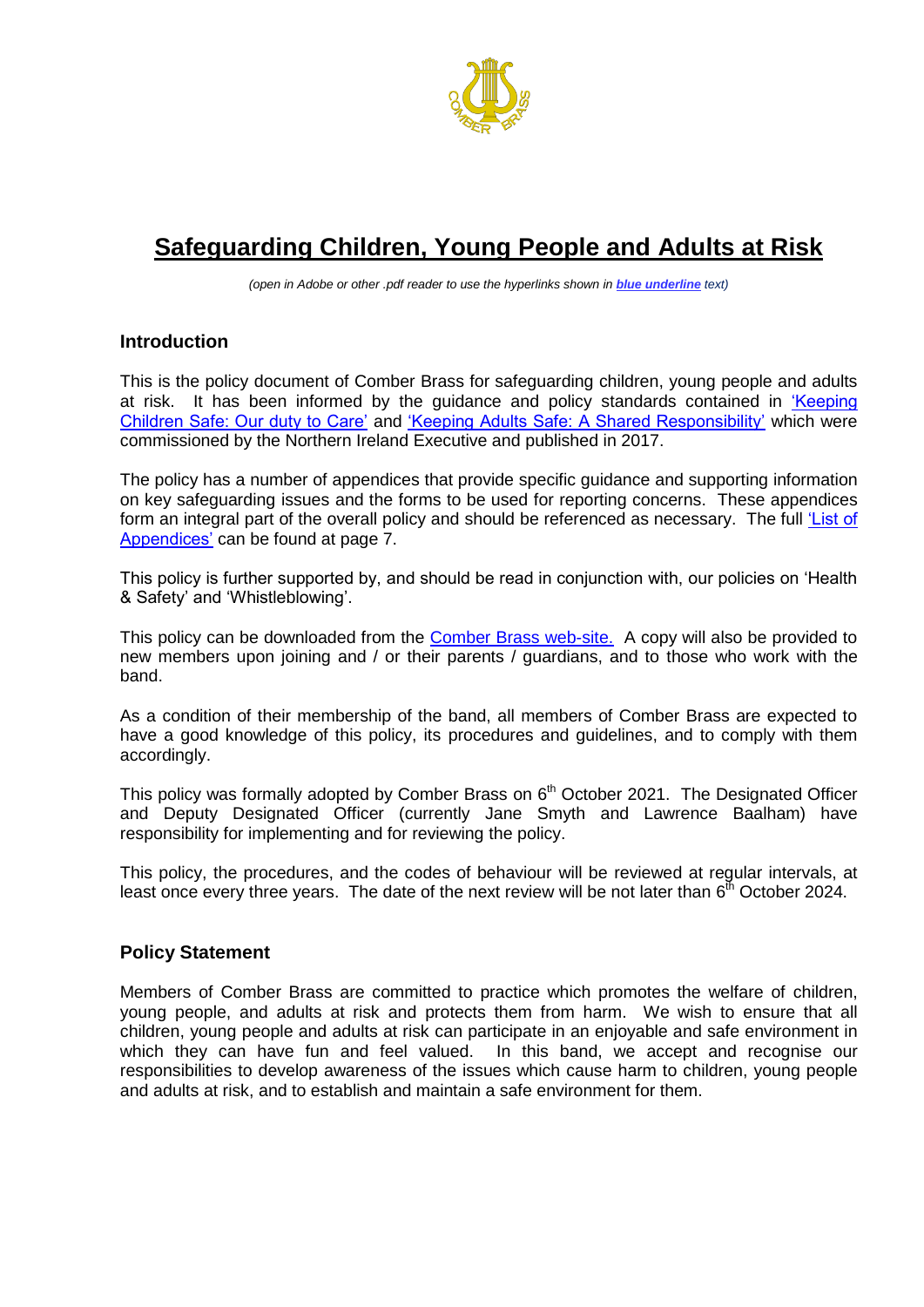

We will endeavour to safeguard children, young people and adults at risk by:

- ensuring that anyone engaged by the band to work with children, young persons or adults at risk, has been appointed having regard to good practice guidelines and vetted in accordance with the law;
- ensuring that key members of the band who have designated roles regarding safeguarding have received appropriate and regular training;
- reporting concerns to statutory agencies who need to know and involving parents and children appropriately;
- adopting safeguarding guidelines through a code of behaviour for members and those who work with the band;
- sharing information about safeguarding and good practice with our members including those who are children, young people or adults at risk, and their parents or guardians;
- <span id="page-2-0"></span>ensuring that health & safety procedures are adhered to.

#### **What is abuse and who can abuse?**

Child abuse occurs when a child is intentionally harmed by an adult or another child – it can be over a period of time but can also be a one-off action. It can be physical, sexual or emotional and it can happen in person or online. It can also be a lack of love, care and attention – this is neglect. Detailed guidance on what constitutes abuse and who can abuse is provided at [Appendix 'A'.](#page-8-0)

<span id="page-2-2"></span><span id="page-2-1"></span>At **Appendix 'B'**, further guidance is provided for members to help raise awareness and understanding of some of the key issues associated with safeguarding children, young persons and adults at risk i.e. anti-bullying, physical contact, diversity and use of technology (see also [Appendix 'H'](#page-22-0) for consent forms to use photographs and videos).

#### **Concerns or Allegations of Abuse**

When concerns are raised about a child, young person, or adult at risk, or where allegations are made, people can feel anxious about passing information on or contacting Health and Social Care Trust Gateway Teams, or the PSNI. They may be apprehensive that their concerns could be misplaced and because of this, they may delay passing on vital information. Anyone having such concerns should be assured that they do not need to have evidence or proof of wrong doing; they simply need to pass on their concerns, through the reporting procedures, as soon as possible. Concerns need to be reported quickly, as the consequences of not reporting could be very serious for a child or young person. Concerns can never be dismissed outright and sharing information is one of the most important ways to prevent and detect abuse of children, young people or adults at risk.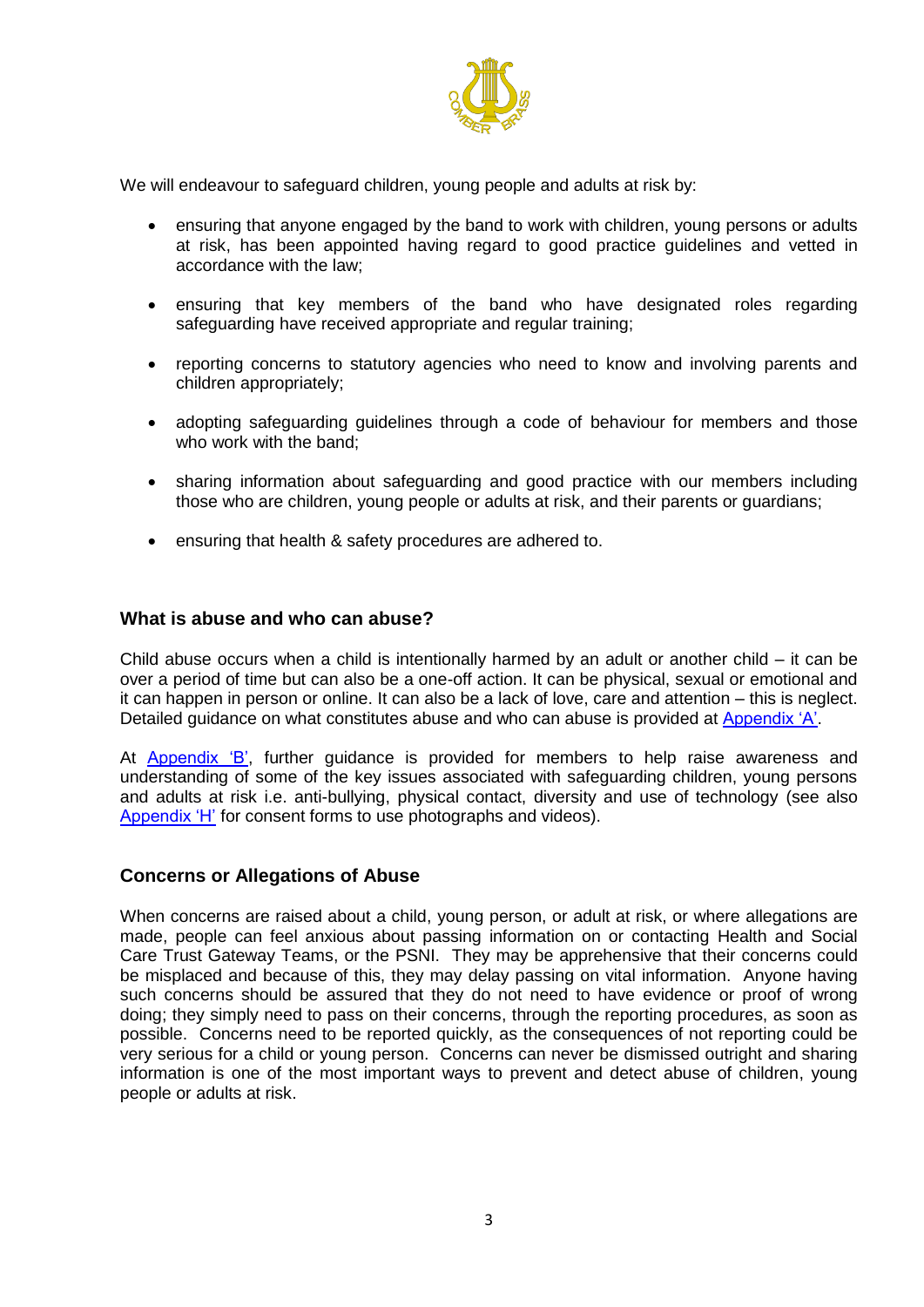

There are a number of ways that a member of Comber Brass could become alerted that a child, young person, or adult at risk is suffering harm:

- They may disclose directly to you;
- Someone else may tell you that the person has disclosed abuse, or they strongly believe they have been abused;
- They may show some signs of physical injury or a behavioural change for which there appears to be no satisfactory explanation;
- Awareness of, or suspicion about abuse may come about as a result of something disclosed to you as a third party (parent, friend, co-worker) who suspects or has been told of abuse;
- Something in the behaviour of a member or in the way a member relates to the person alerts you, or makes you feel uncomfortable.

Under no circumstances should any member attempt to deal with the problem of abuse alone, or investigate the situation. Members who first encounter a case of alleged or suspected abuse are not responsible for deciding whether or not abuse has occurred. That is a task for professional agencies following a referral to them regarding a safeguarding concern. The primary responsibility of the member who first suspects or is told of abuse, is to report it in line with the reporting procedures in this policy and to ensure that their concern is taken seriously.

There is no one set of rules to follow in responding to these situations. However, the actions of those who are told of abuse should be guided by the following key points:

#### **DO DON'T**

| Stay calm.                                                                                                              | Don't panic.                                                               |  |  |
|-------------------------------------------------------------------------------------------------------------------------|----------------------------------------------------------------------------|--|--|
| <b>Listen and hear.</b> Give time to the<br>child / young person to say what they<br>want. Accept what they are saying. | Don't ask leading questions.                                               |  |  |
| <b>Reassure</b> that they have done the<br>right thing in telling.                                                      | Don't promise to keep secrets.                                             |  |  |
| Record in writing what was said as<br>soon as possible in the child's own<br>words.                                     | Don't enquire into details of<br>the abuse.                                |  |  |
| <b>Report</b> to someone else in the<br>organisation <i>i.e.</i> Designated Officer or<br>Deputy Designated Officer.    | Don't make the child/young<br>person repeat the<br>story<br>unnecessarily. |  |  |

**Record** your report. **Example 20** and the control of the Don't delay in reporting.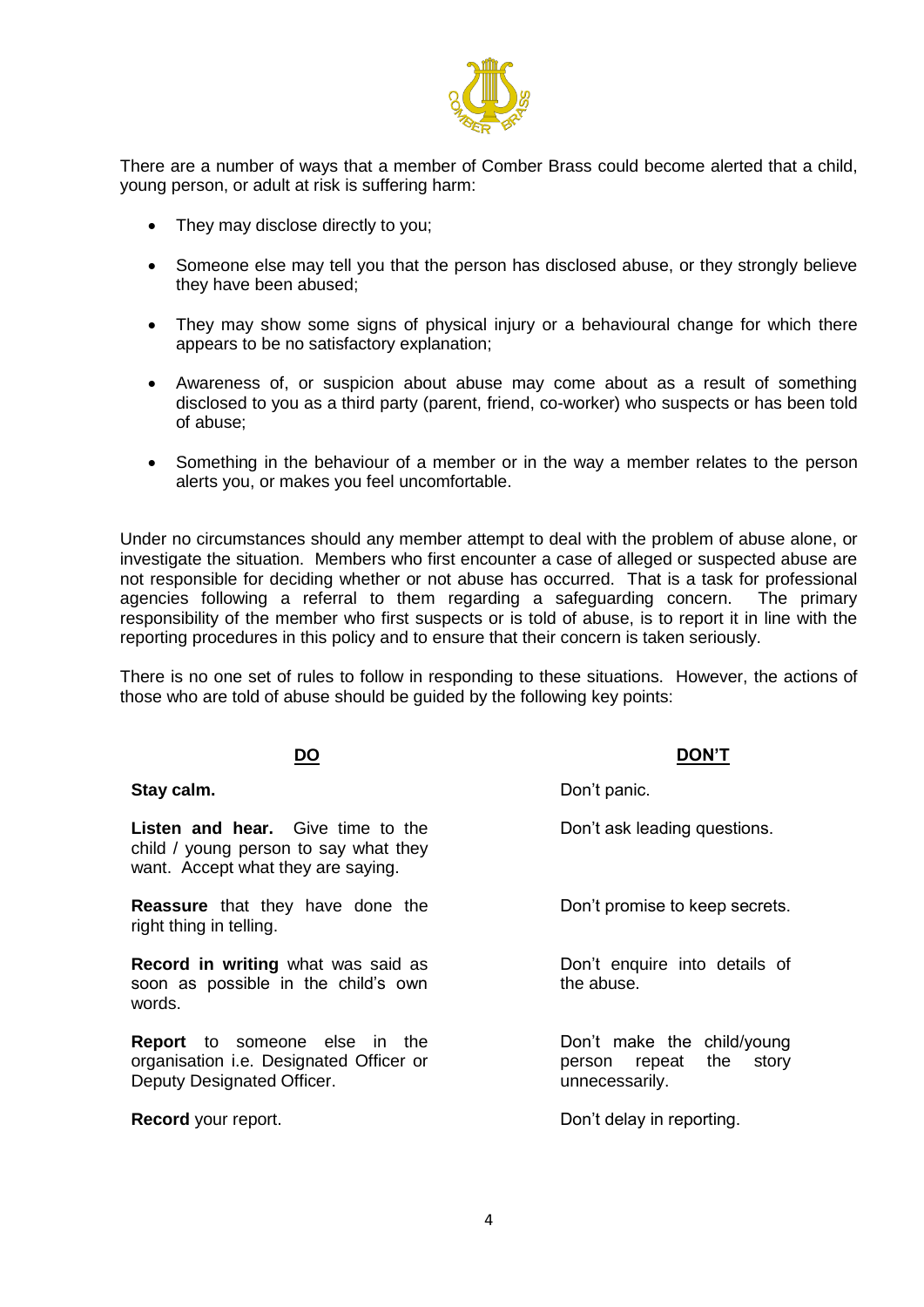

Confidentiality is a particular issue which arises when abuse is disclosed. However, the procedures for dealing with all allegations, concerns or disclosures about abuse are based on the fundamental principle that the welfare of the child is paramount. In all such cases, it is essential that members are aware of the importance of:

- **Listening**
- Accepting
- Reassuring
- Explaining
- Acting immediately
- Recording
- <span id="page-4-0"></span>• Getting support.

The sharing of information is important for ensuring that children and young people are safe and for assessing whether children and young people are at risk. However members must also be aware of the importance of retaining confidentiality. *Therefore information should only be passed on to the relevant people whose task it is to decide what action to take***.** Further guidance on sharing information and confidentiality is provided at [Appendix 'C'.](#page-13-0)

## **Designated Officer / Deputy Designated Officer**

Comber Brass has appointed a Designated Officer (currently Jane Smyth) and a Deputy Designated Officer (currently Lawrence Baalham), to be responsible for dealing with any concerns about the abuse or harm of children, young people or adults at risk within the band. They are responsible for acting as a source of advice on safeguarding matters, for co-ordinating action within Comber Brass and for liaising with Health and Social Care Trusts and other agencies about suspected or actual cases of child abuse.

<span id="page-4-1"></span>Further guidance on the role of the Designated Officer and Deputy Designated officer is provided at [Appendix 'D'.](#page-15-0)

#### **Recording & Reporting Abuse**

<span id="page-4-2"></span>All concerns, disclosures and allegations, including those made against a member of the band, should be recorded by the member becoming aware of them on the pro-forma that is provided at [Appendix 'E'](#page-16-0) of this policy.

An accurate note should be made of the date, time and nature of the concern, disclosure or allegation, the parties who were involved, any action taken within the band to clarify or get more information, and any further action taken. The record should be clear and factual, since any information may be valuable to professionals investigating the incident and may at some time in the future be used as evidence in court.

This information should always be kept in a secure place (including electronic filing) and shared only with those who need to know about the concerns, disclosures, allegations or suspicions of abuse. The information must be passed on to the Designated Officer or Deputy Designated Officer without delay.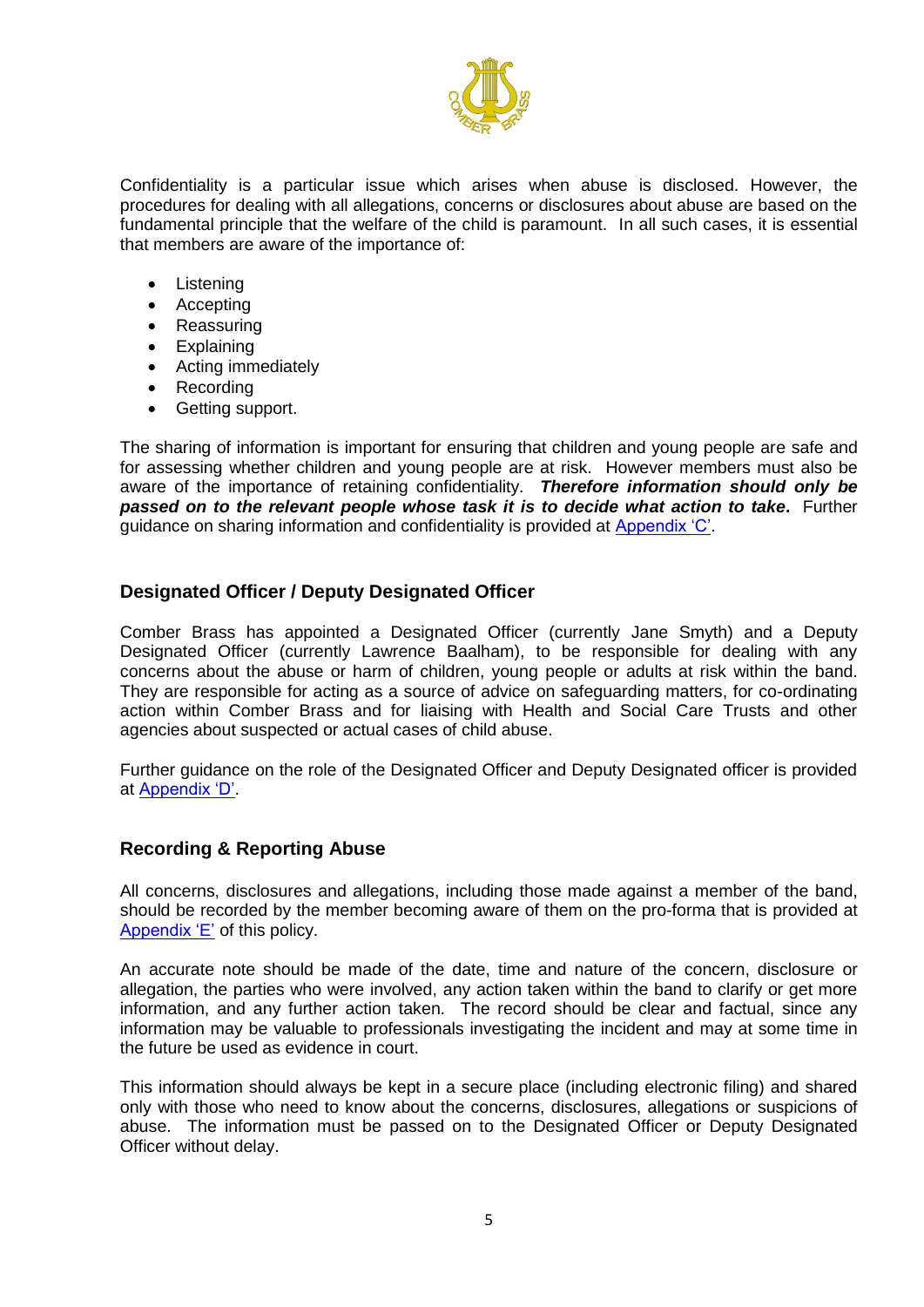<span id="page-5-0"></span>

If a member raises a safeguarding concern but the Designated Officer is reluctant to pass it on, the member should in the first instance approach the Deputy Designated Officer, or the Chairperson. Where this fails, the member should contact the local Health and Social Care Trust Gateway Team. Contact details are provided at [Appendix 'F'.](#page-19-0)

#### **Code of Behaviour**

This policy outlines the conduct Comber Brass expects from our members and those engaged by the band in our activities, whether paid or unpaid. This is detailed in the 'Code of Behaviour' that is reproduced at [Appendix 'G'.](#page-20-0)

<span id="page-5-1"></span>The aim of this Code is to help us protect children, young people and adults at risk from abuse, and to reduce the possibility of unfounded allegations being made. We expect our members and those who take part in our band activities to display appropriate behaviour at all times. This includes behaviour that takes place outside our band and behaviour that takes place online.

Comber Brass is responsible for making sure everyone taking part in our band activities has seen, understood and has agreed to follow this code of behaviour, and that they understand the consequences of inappropriate behaviour.

#### **Working with children, young persons or adults at risk**

Comber Brass is a community banding organisation, comprised mostly of adult volunteers, but its members can also include children, young persons or adults at risk who may participate in full band rehearsals, smaller sectional rehearsals and in public performances, either as part of the main senior band, or in a junior training band should there be sufficient numbers.

Where Comber Brass appoints a Musical Director, or any member of the band to be engaged in activities which would amount to 'regulated activities' (as defined by the Safeguarding Vulnerable Groups (Northern Ireland) Order 2007) it will give particular regard to good practice guidelines in relation their recruitment and selection. This would include anyone directly involved in teaching, training, instructing, or supervising children or young people participating in band activities.

Where appropriate and / or if legally required, recruitment for such roles will include:

- an application process,
- requesting information on previous convictions and police investigations,
- undertaking an AccessNI disclosure check at the required level,
- conducting an interview process and,
- obtaining further references.

All appointments to such roles will be formally considered and approved by the Committee.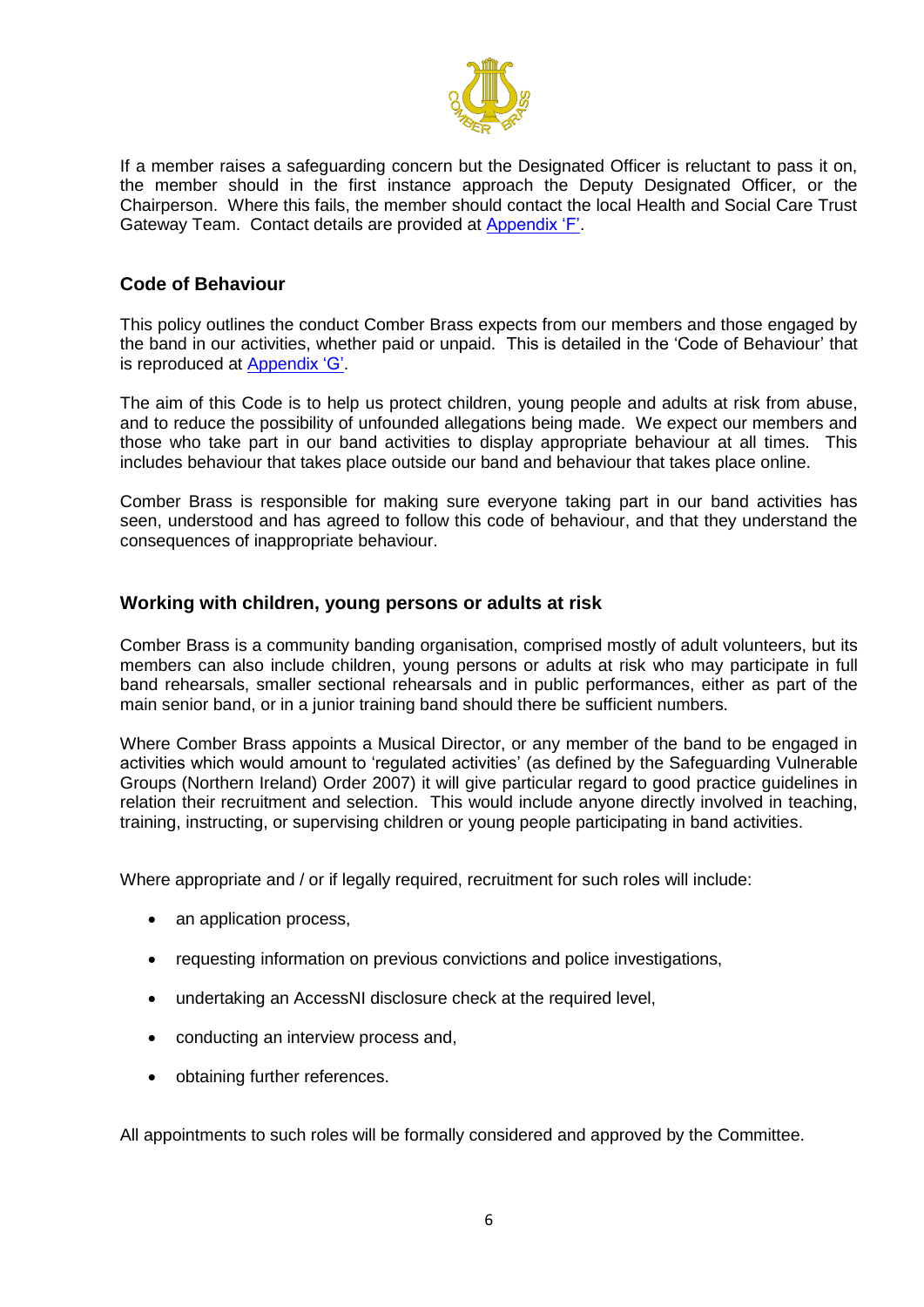

#### **Whistleblowing**

Whistleblowing occurs when someone raises a concern about misconduct or abusive practices by individuals or an organisation, where such practices cause harm or risk of harm. This will include situations where a member's concerns are not acted upon by the Designated Officer / Deputy Designated Officer.

Comber Brass is committed to the highest possible standards of conduct, openness, honesty and accountability, and takes poor practice or malpractice seriously. Where a member has concerns about misconduct or abusive practices, these can be raised and dealt with in accordance with our procedures outlined in our Whistleblowing policy.

There may be situations in which concerns or allegations turn out to be unfounded. It is important however that every member of Comber Brass knows that if they raise a concern, they have not in any way been wrong in their initial action, if upon subsequent investigation that concern is not validated.

Responsible action is encouraged in Comber Brass and whistleblowers should be confident of being supported.

#### **Adoption**

This policy was adopted at a meeting of the Committee of Comber Brass held on  $6<sup>th</sup>$  October 2021 and is signed below on behalf of all the trustees.

Date  $6/10/21$ James McClure (as Chairperson) Date Jane Smyth (as Secretary) Date  $\frac{d}{d}$   $\omega / \nu$ Granville Lavin (as Treasurer)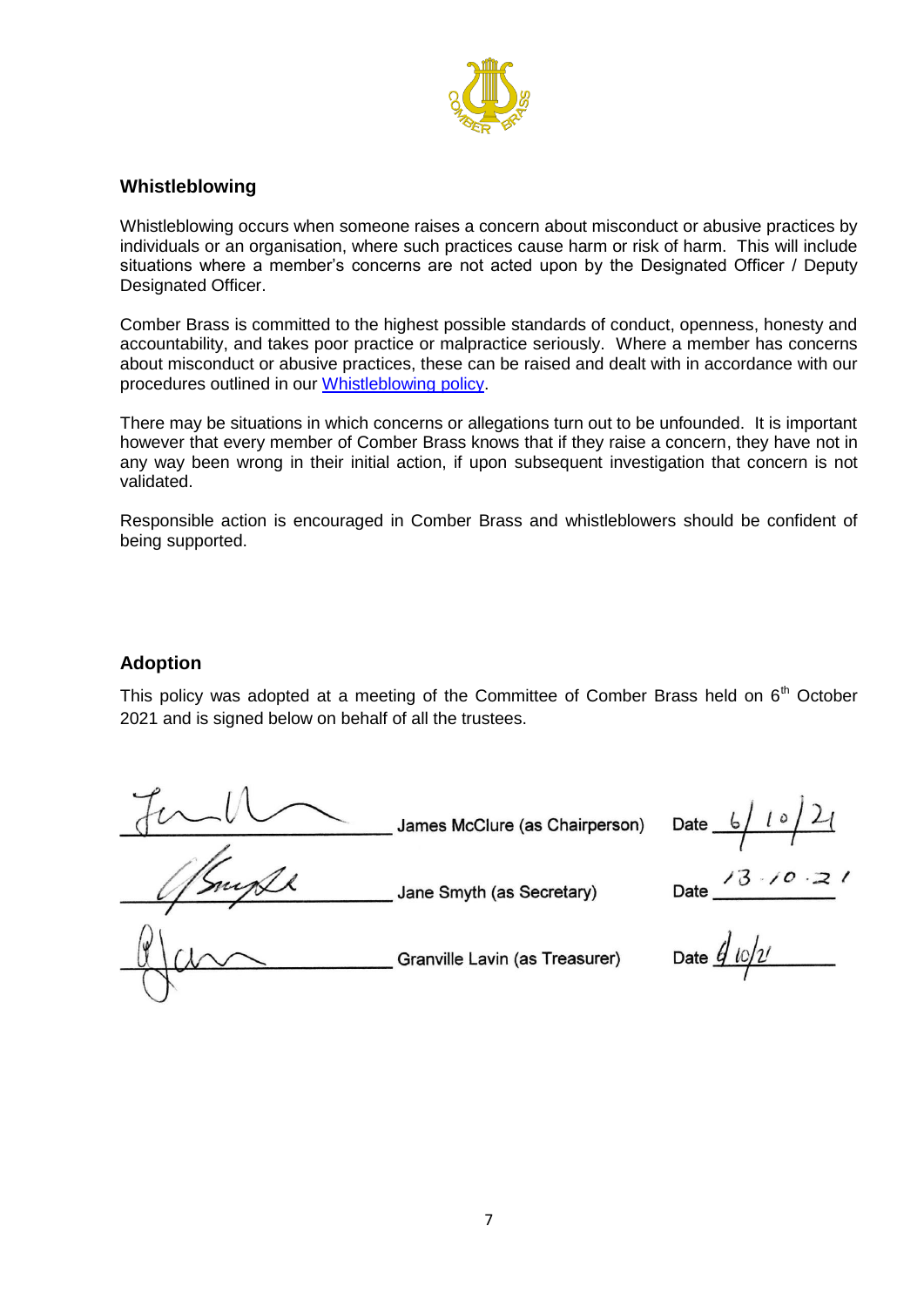

# **List of Appendices**

<span id="page-7-0"></span>

| <b>Title</b>                                                          | Page No.  |
|-----------------------------------------------------------------------|-----------|
| Appendix A - 'What Constitutes Abuse and Who Can Abuse'               | $8 - 9$   |
| Appendix B - 'Anti-Bullying, Physical Contact, Diversity, Technology' | $10 - 12$ |
| Appendix C - 'Sharing Information & Confidentiality'                  | $13 - 14$ |
| Appendix D - 'Role of Designated Officer / Deputy Designated Officer' | 15        |
| Appendix E - 'Abuse Report Form'                                      | $16 - 18$ |
| <b>Appendix F - 'Health &amp; Social Care Trust Gateway Teams'</b>    | 19        |
| <b>Appendix G - 'Code of Behaviour'</b>                               | $20 - 21$ |
| Appendix H - 'Consent Form for the Use of Photographs or Video'       | 22        |

*[back to main policy](#page-1-0)*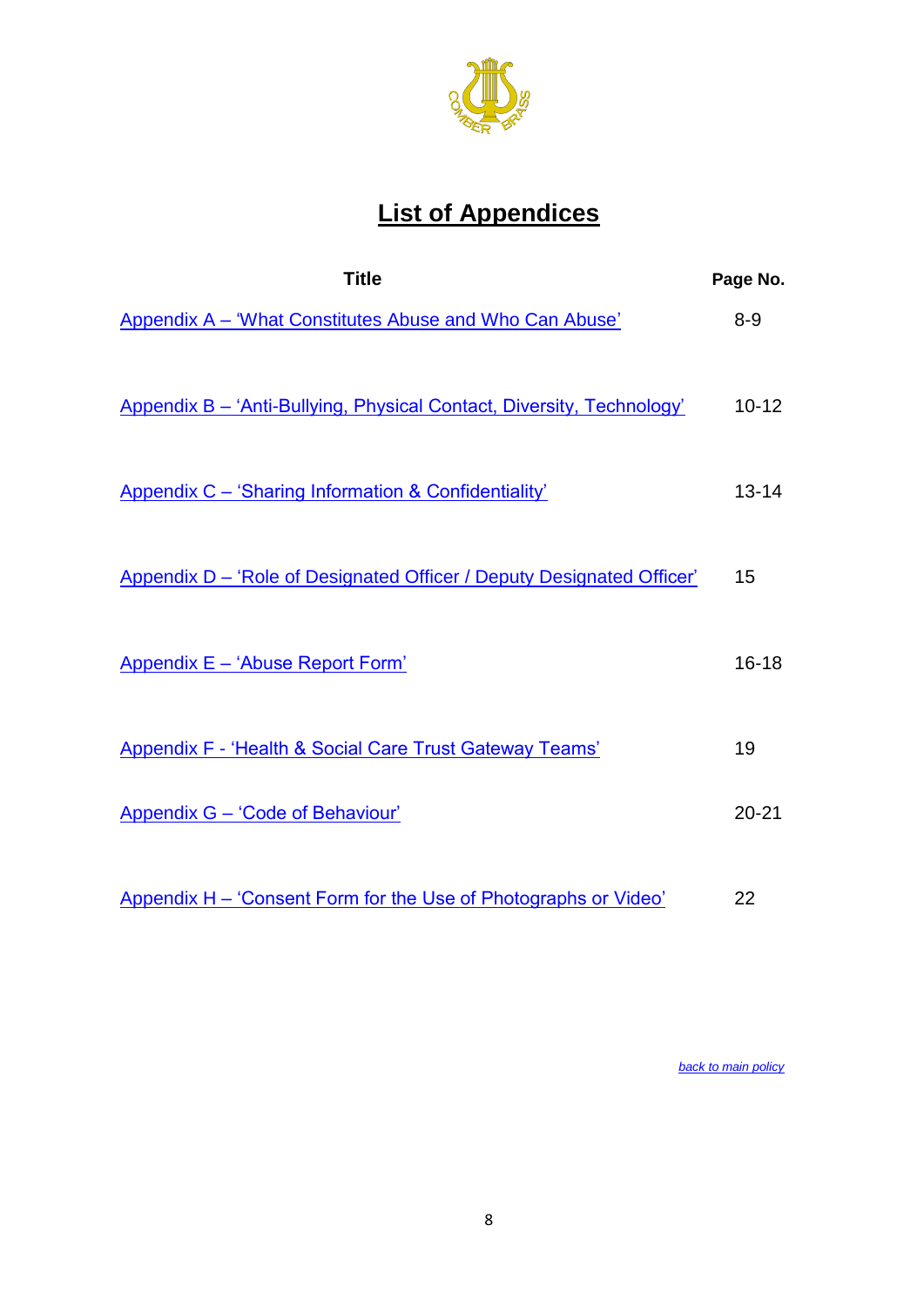*Appendix 'A'*



#### **What Constitutes Abuse and Who Can Abuse.**

#### <span id="page-8-0"></span>**Children and young people**

Harm can be suffered by a child or young person by acts of abuse perpetrated upon them by others. Abuse can happen in any family, but children may be more at risk if their parents have problems with drugs, alcohol and mental health, or if they live in a home where domestic abuse happens. Abuse can also occur outside of the family environment. Evidence shows that babies and children with disabilities can be more vulnerable to suffering abuse.

Although the harm from the abuse might take a long time to be recognisable in the child or young person, professionals may be in a position to observe its indicators earlier, for example, in the way that a parent interacts with their child. Effective and ongoing information sharing between professionals is key.

Harm from abuse is not always straightforward to identify and a child or young person may experience more than one type of harm or significant harm. Harm can be caused by:

- Physical abuse;
- Sexual abuse;
- Emotional abuse;
- Neglect; and
- Exploitation.

**Physical Abuse** is deliberately physically hurting a child. It might take a variety of different forms, including hitting, biting, pinching, shaking, throwing, poisoning, burning or scalding, drowning or suffocating a child.

**Sexual Abuse** occurs when others use and exploit children sexually for their own gratification or gain or the gratification of others. Sexual abuse may involve physical contact, including assault by penetration or non-penetrative acts. It may include non-contact activities, such as involving children in the production of sexual images, forcing children to look at sexual images or watch sexual activities, encouraging children to behave in sexually inappropriate ways or grooming a child in preparation for abuse (including via e-technology). Sexual abuse is not solely perpetrated by adult males. Women can commit acts of sexual abuse, as can other children.

**Emotional Abuse** is the persistent emotional maltreatment of a child. It is also sometimes called psychological abuse and it can have severe and persistent adverse effects on a child's emotional development. Emotional abuse may involve deliberately telling a child that they are worthless, or unloved and inadequate. It may include not giving a child opportunities to express their views, deliberately silencing them, or 'making fun' of what they say or how they communicate. Emotional abuse may involve bullying, including online bullying through social networks, online games or mobile phones by a child's peers.

**Neglect** is the failure to provide for a child's basic needs, whether it be adequate food, clothing, hygiene, supervision or shelter that is likely to result in the serious impairment of a child's health or development. Children who are neglected often also suffer from other types of abuse.

**Exploitation** is the intentional ill-treatment, manipulation or abuse of power and control over a child or young person; to take selfish or unfair advantage of a child or young person or situation, for personal gain. It may manifest itself in many forms such as child labour, slavery, servitude, engagement in criminal activity, begging, benefit or other financial fraud or child trafficking. It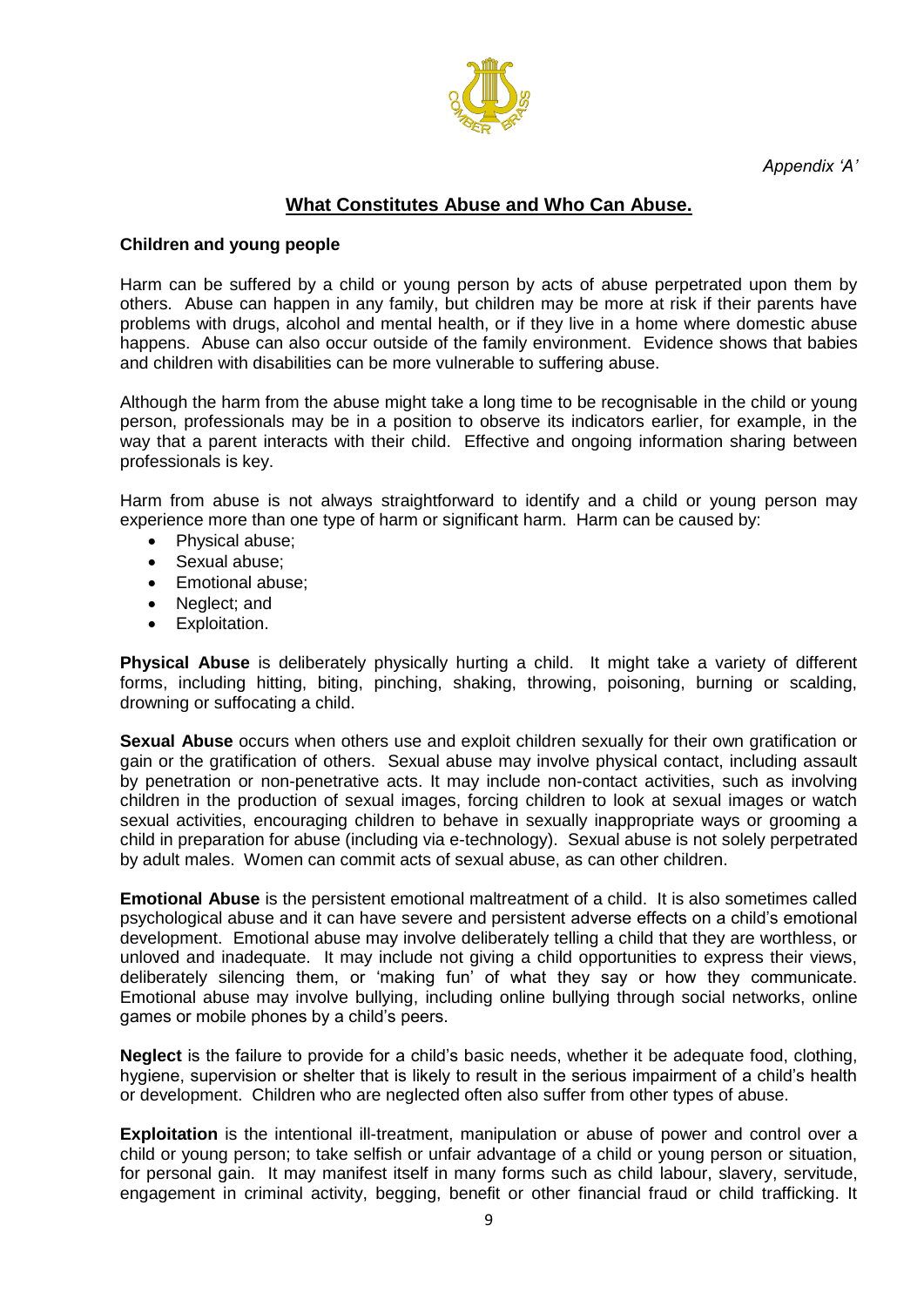

extends to the recruitment, transportation, transfer, harbouring or receipt of children for the purpose of exploitation. Exploitation can be sexual in nature.

#### **Adults at Risk**

An 'adult at risk' is any person aged 18 or over who is, or may be, unable to take care of him or herself or who is unable to protect him or herself against significant harm or exploitation. This may be because of a mental health problem, a disability, a sensory impairment, is old and frail or has some form of illness.

Adult abuse can take many forms:

- **Physical** Abuse could include hitting, slapping, pushing, kicking, burning, misuse of medication, inappropriate restraint or disciplining a person in an inappropriate way.
- **Psychological** Abuse includes emotional or verbal abuse, humiliation, bullying or use of threats.
- **Financial or Material** Abuse could include theft, fraud, exploitation, pressure in connection with wills, property or financial transactions, or the misuse or misappropriation of property, possessions or benefits.
- **Sexual** Abuse covers direct or indirect sexual activity where the adult at risk cannot or does not give his/her consent.
- **Neglect** or acts of omission is withdrawing or not giving the help that an adult at risk needs, so causing them to suffer.
- **Discriminatory** Abuse is abusing a person because of their ethnic origin, religion, language, age, sexuality, gender or disability.
- **Institutional** Abuse is abuse or mistreatment by a regime or by an individual within any building where care is provided.

#### **Bullying**

Bullying is the repeated use of power by one or more persons to intentionally harm, hurt or adversely affect the rights and needs of another or others. Although bullying is not defined as abuse, in its more extreme form it would be regarded as a form of abuse. It can take many forms but the main types are:

- **Emotional** excluding, being unfriendly;
- **•** Physical hitting, kicking, theft;
- **Racist**  racial taunts, graffiti, gestures;
- **Sexual**  unwanted physical contact or sexually abusive comments
- **Homophobic** because of or focusing on the issue of sexuality;
- **Verbal** name calling, sarcasm, spreading rumours, teasing;
- **Cyberbullying** (e.g. text message, picture / video-clip and phone call bullying via mobile phones; email, website bullying).

The damage inflicted by bullying can frequently be underestimated. It can cause considerable distress to children to the extent that it affects their health and development or, at the extreme, causes them significant harm. In these circumstances bullying should be considered as child abuse and treated as such.

*(For more information about signs and indicators of abuse of children and young people, go to this link on the [NSPCC web-site.](https://www.nspcc.org.uk/what-is-child-abuse/spotting-signs-child-abuse/) For more information about adult abuse, go to this link on the web-site of the [Social Care Institute for Excellence \(SCIE\).](https://www.scie.org.uk/safeguarding/adults/introduction/types-and-indicators-of-abuse))*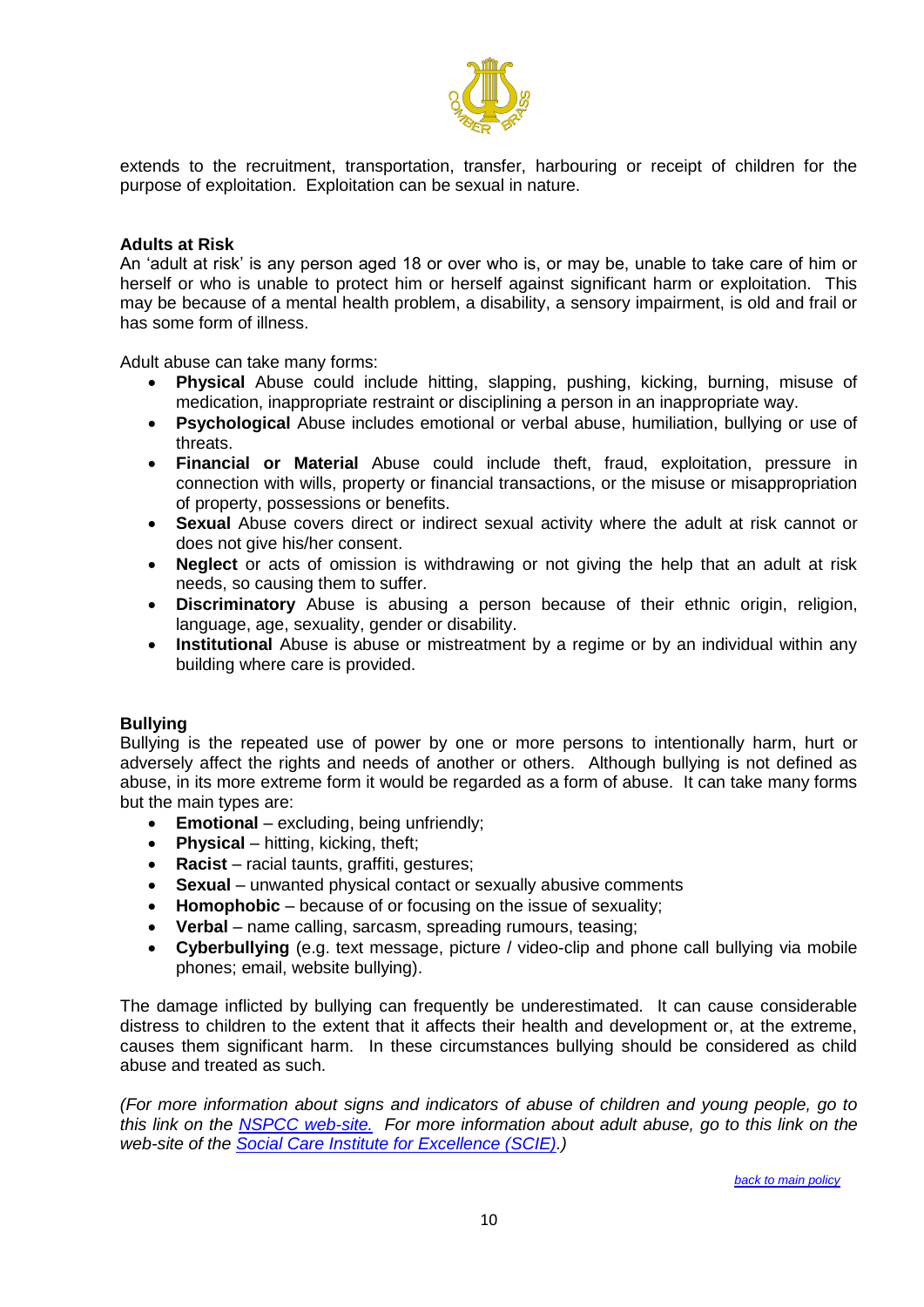*Appendix 'B'*



# **Anti-Bullying, Physical Contact, Diversity, Technology**

<span id="page-10-0"></span>The following guidelines are provided to help raise awareness and understanding of some of the key issues associated with safeguarding children, young persons and adults at risk. Members of Comber Brass are expected to have a good knowledge of them, and to follow the advice and instructions that they contain.

# **Anti-bullying**

Comber Brass is committed to providing a caring, friendly and safe environment for all of our members, including children, young people and adults at risk. Bullying of any kind is unacceptable. If bullying does occur, all members should be able to tell and know that incidents will be dealt with promptly and effectively. This means that anyone who knows that bullying is happening is expected to inform the Designated Officer or Deputy Designated Officer.

Some possible signs and symptoms of bullying that should be investigated will include:

- belongings getting 'lost' or damaged,
- physical injuries, such as unexplained bruises,
- being afraid to go to band, being mysteriously 'ill' each band night, or skipping band practice,
- asking for, or stealing, money (to give to whoever's bullying them),
- being nervous, losing confidence, or becoming distressed and withdrawn,
- problems with eating or sleeping,
- bullying others.

#### **Physical Contact**

In many organisations where adults work with children, young people or adults at risk, there will some physical contact happening at least occasionally, or even more routinely given the specific nature of the relationship e.g. sports coach, nursery school teacher. Some physical contact with children, young people and adults at risk is also to be expected from supporting and caring adults in other circumstances that are generally regarded as being socially acceptable e.g. where a child or young person is distressed; it may be natural to put an arm round their shoulder.

However, members must be conscious that what may be regarded by most as an innocent touch, could have a more sinister meaning for those who may have experienced abuse. Members must also be aware that some people use the opportunity of physical contact with others not as a way of conveying comfort and support, but as a means of fulfilling their own sexual motivations.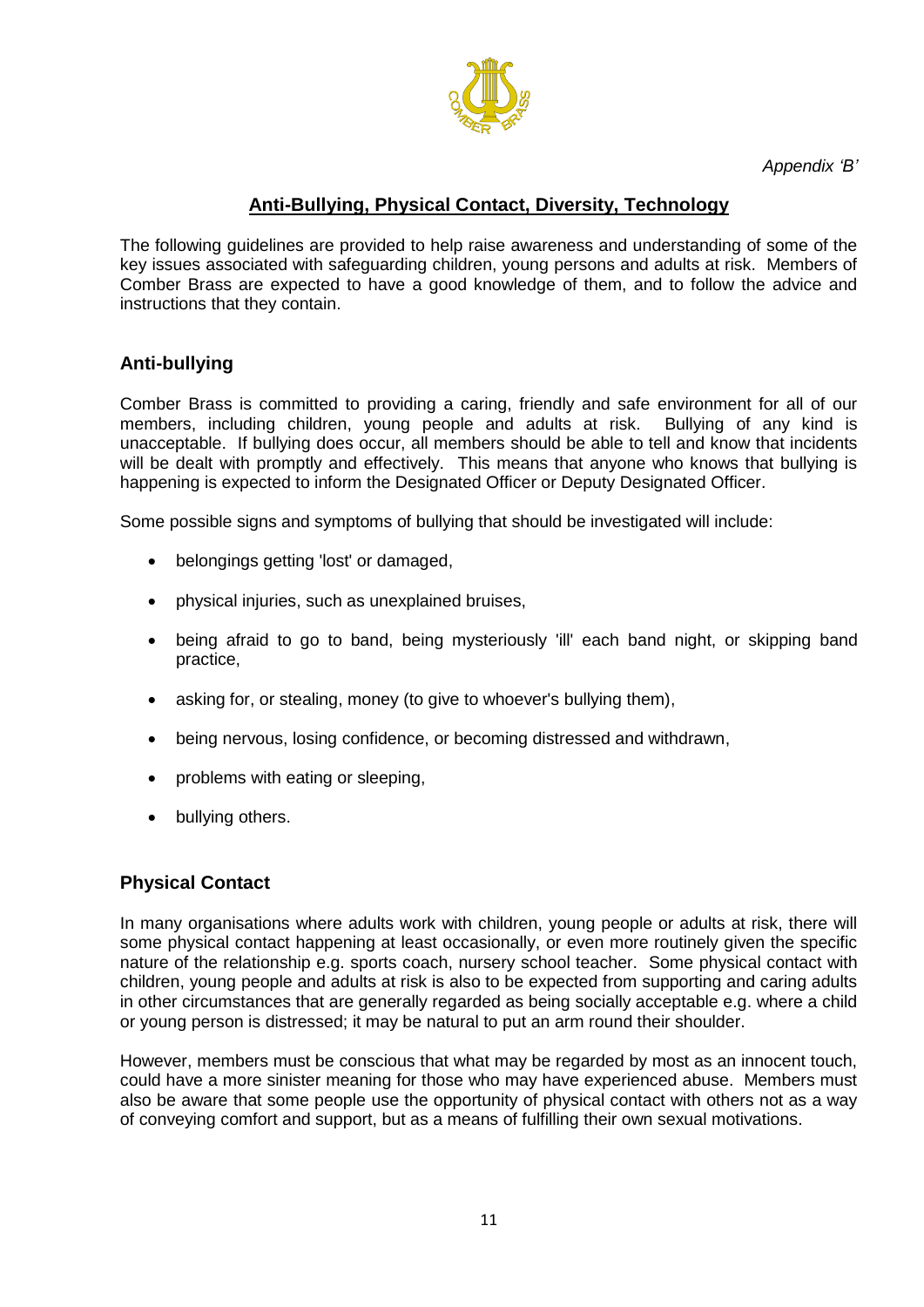

The following are some guidelines for considering whether or not touch is appropriate:

- physical contact should always be centered on the child, young person or adult at risk and be appropriate to the task / activity or purpose intended,
- if no-one else is present, it is always advisable to avoid physical contact,
- use physical contact in a way that conveys appropriate concern but in a way that is least likely to be misconstrued. For example, an arm around the shoulder standing by the side of a child, young person or adult at risk may be more appropriate than a full 'hug',
- age, gender, culture and ethnicity should also influence how we approach physical contact with children, young people and adults at risk, and what may be accepted by one person, may not be acceptable by another,
- remember that not everyone expresses friendship or support in the same way and some people (children included) find excessive touching an infringement of their personal space,
- if you find that the child, young person or adult at risk is cringing or responding in a negative way to being touched, then stop immediately and find an alternative, non-tactile way to convey your concern.

As a member of the band, you should be prepared to be accountable to other members for your use of touch and physical contact and should listen to the concerns of others if it is felt that boundaries are being crossed.

#### **Diversity and additional needs**

It is the policy of Comber Brass that it does not discriminate against children, young people or adults at risk who have different cultural backgrounds and beliefs and our disciplinary processes will reflect a zero tolerance approach to any discriminatory practice.

All members and those engaged by the band in our activities must:

- be open to and aware of diversity in the beliefs and practices of individuals and their families;
- be aware of the difficulties posed by language barriers and other communication difficulties;
- not discriminate against individuals and their families who have different cultural backgrounds and beliefs from their own;
- ensure that any child, young person or adult at risk with additional needs is treated with equity;
- report any discrimination to the Designated Officer or Deputy Designated Officer.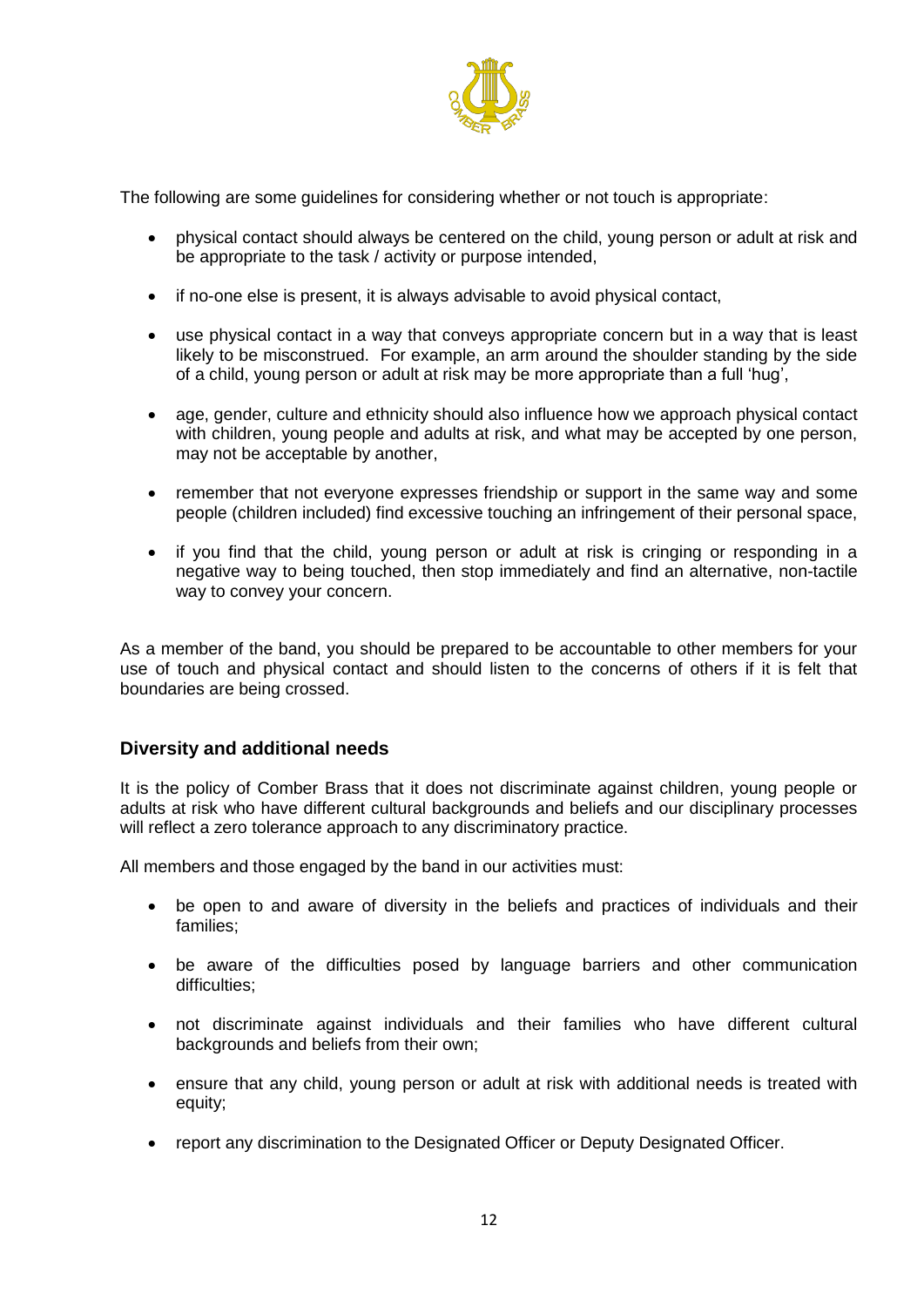

Where appropriate, the Designated Officer or Deputy Designated Officer will establish from the parent/guardian of a child, young person or adult at risk whether they have any particular cultural and language needs as a member of the band and these will be facilitated as far as practical.

# **Technology**

New technologies, such as social networking websites and mobile phones, can be misused by those who are intent on harming or exploiting children, young people or adults at risk. It is important that children, young people and adults at risk are made aware of the dangers associated with new technology, such as social networking sites and the internet, and that they know to tell someone if they encounter anything that makes them feel unsafe or threatened.

Members of Comber Brass should:

- not take photographs or make videos of a child, young person or adult at risk, even by mobile phone, without the appropriate consent;
- ensure that any photographs or videos taken are appropriate;
- report any inappropriate use of images;
- report any inappropriate or dangerous behaviour on the internet that involves a member of the band who is a child, young person or adult at risk;
- never give their mobile number to children, young people and adults at risk, befriend them on social networking websites or contact them directly through email, unless the band has the prior express consent from their parental / guardian to do so and then only in respect of band activities or related matters.

Where Comber Brass intends to have photographs or videos taken for promotional purposes, consent must be sought from the parent or guardian of any child, young person or adult at risk who is included in any images to be used online or for other promotional use. A consent form for this purpose is provided at [Appendix 'H'.](#page-22-0)

Where any member has concerns regarding inappropriate or intrusive photography, these should be reported and recorded in the same manner as any other safeguarding concern.

*[back to main policy](#page-2-1)*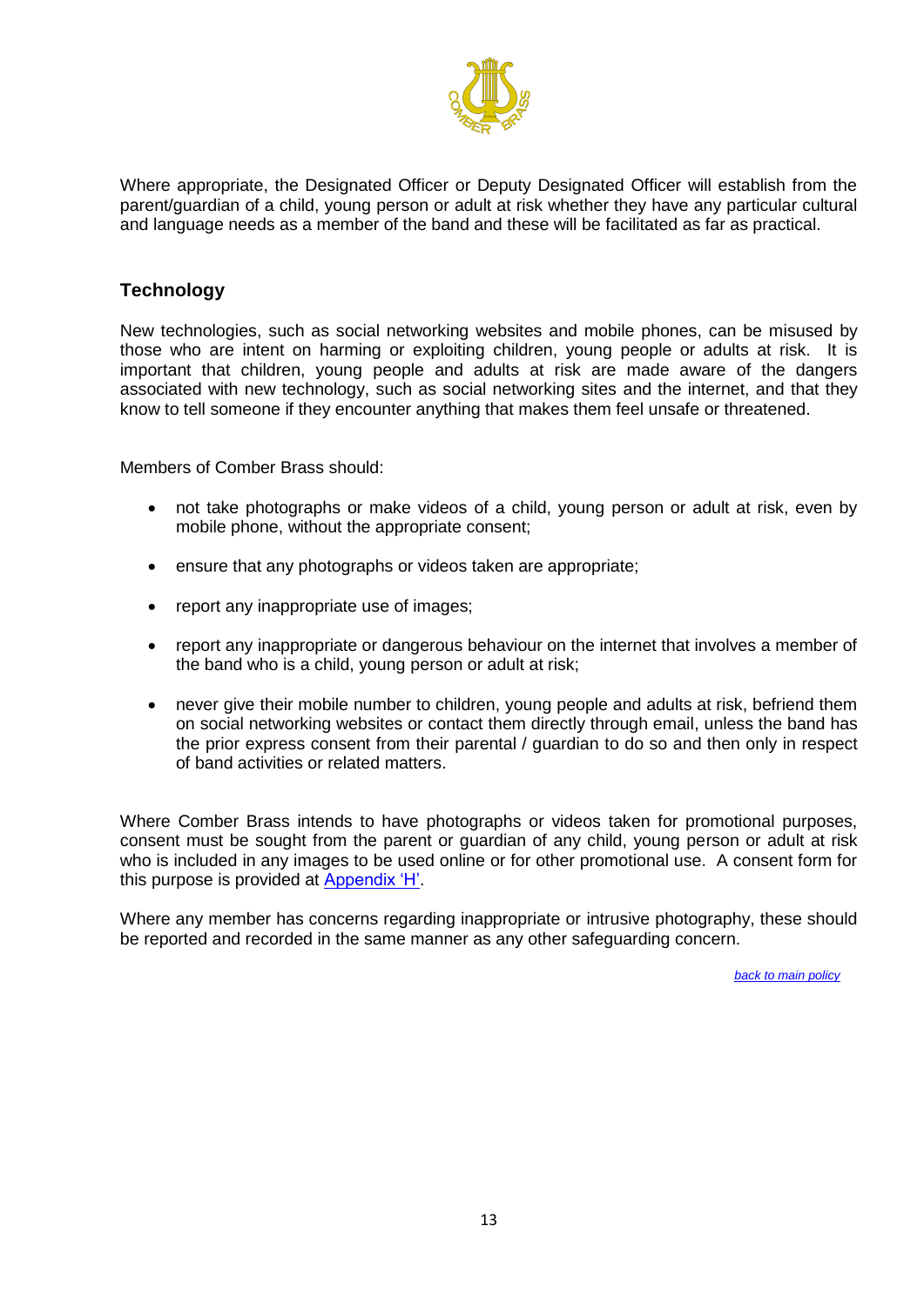*Appendix 'C'*



# **Sharing Information & Confidentiality**

#### <span id="page-13-0"></span>**Sharing Information**

The sharing of information is important for ensuring that children and young people are safe and for assessing whether children and young people are at risk. Significant information is any information about behaviour which may put children or young people at risk of harm and it is vital that it is shared appropriately with those agencies whose role it is to protect them, such as the PSNI or Health and Social Care Trusts.

What constitutes significant information may vary from case to case, but the following offers some guidance on information that may warrant sharing;

- sexual offences including interference with children and young people, assault or exhibitionism,
- organising prostitution or procuring,
- attempting or planning to corrupt a child or young person,
- a history of physical violence, including domestic violence and assault occasioning risk to children or young people,
- stealing from children and young people,
- selling, using or possessing dangerous drugs illegally,
- repeated drunkenness in work contexts or untreated alcoholism,
- repeated inappropriate use of sexual language outside the normal boundaries of acceptable behaviour,
- repeated inappropriate touching outside the normal boundaries of acceptable behaviour,
- failure to provide the required level of care and attention to children and young people, including emotional abuse and neglect,
- failure to comply with procedures where this puts the welfare of children and young people at risk,
- any instance where a case is referred to the Disclosure and Barring Service,
- showing pornographic videos, internet images or publications to children or young people,
- posting or accessing child pornography on the internet.

The list is not intended to be definitive and each case should be considered carefully in line with advice from the Designated Officer / Deputy Designated Officer and statutory services.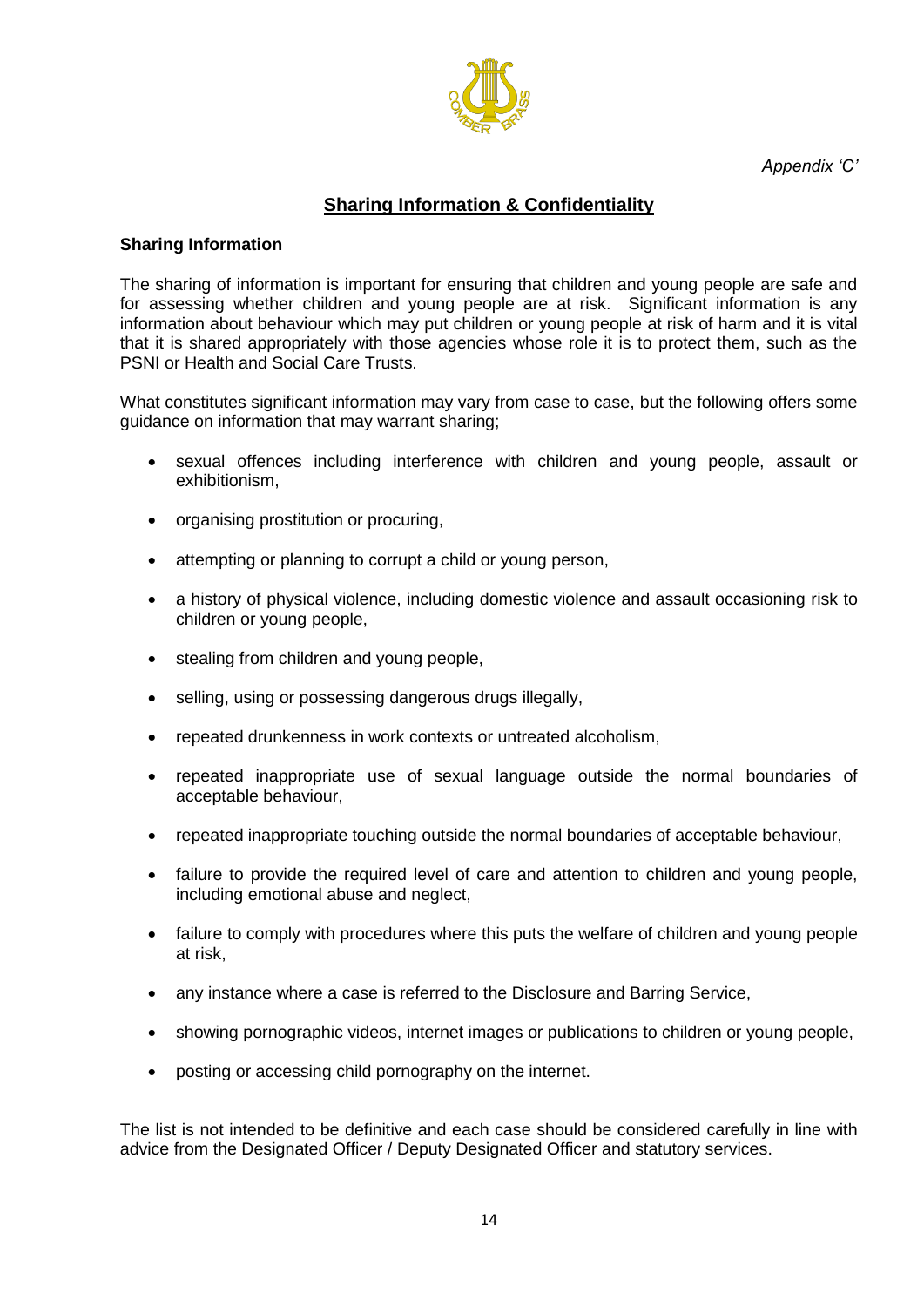

A decision as to whether there is cause for concern should be considered based on the balance of probabilities or opinions formed reasonably and in good faith. There is no requirement for a member to gather evidence or conclusive proof in order to share information that may be significant in ensuring the safety and well-being of children and young people.

Members who make reports of suspected child abuse, whether within or outside the band, should be confident that they will have the support of the Committee. While it may be difficult to share concerns about parents, other members, or indeed young people, which could affect relationships, it is essential that considerations of confidentiality should not be allowed to override the rights of children and young people to be protected from harm. The prompt flow of accurate information can often be for the benefit and safety of all concerned.

Significant information should however only be shared with appropriate personnel and agencies on a need-to-know basis.

## **Confidentiality**

The legal principle that the welfare of the child is paramount, means that considerations of confidentiality should not be allowed to override the right of children and young people to be protected from harm.

However members must also be aware of the importance of confidentiality. When a member has a concern, it needs to be recorded and reported on a *"need to know"* basis only. A balance needs to be struck between protecting the child from abuse and also protecting their personal details. Therefore information should only be passed on to the relevant people whose task it is to decide what action to take. This principle is to be strictly followed by everyone in Comber Brass, so that every member can have confidence that sensitive information about them will be managed appropriately, whilst also having a clear understanding of confidentiality and its limits.

As Comber Brass may work very closely with children, young people, adults at risk, their families and outside agencies, there is a possibility that it will come into contact with confidential or sensitive information i.e. information which is not lawfully in the public domain or readily available from another public source. It is the intention of Comber Brass to respect the privacy of children, young people, adults at risk and their parents / guardians. We aim to ensure that all parents can share information with us in the confidence that it will only be used to enhance the welfare of their child.

Comber Brass will respect confidentiality in the following ways:

- parents / guardians will have ready access to the records of their own child / adult at risk, but will not have access to information about any other such person;
- information given by parents to members will not be passed on to other adults without permission, except with regard to a safeguarding concern;
- we will inform parents / guardians when we need to record confidential information beyond the general personal information we keep – for example with regard to any injuries, concerns or changes in relation to the child or family, or any discussions with parents / guardians / carers on sensitive matters;
- we will keep all records securely. *[back to main policy](#page-4-0)*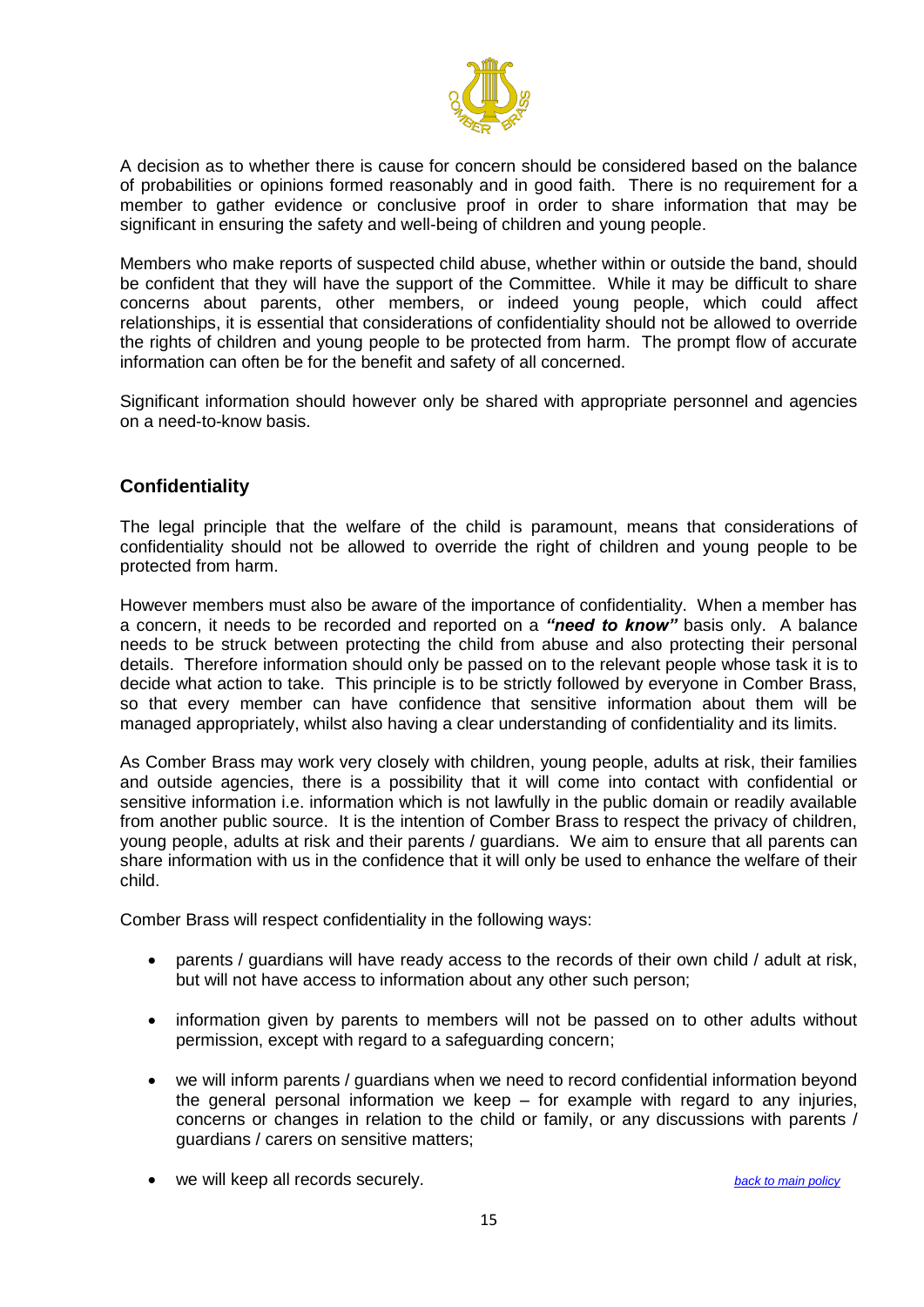

# **Role of Designated Officer / Deputy Designated Officer**

<span id="page-15-0"></span>Comber Brass has appointed a Designated Officer (currently Jane Smyth) and a Deputy Designated Officer (currently Lawrence Baalham), to be responsible for dealing with any concerns about the abuse or harm of children and young people within the band. They are responsible for acting as a source of advice on safeguarding matters, for co-ordinating action within Comber Brass and for liaising with Health and Social Care Trusts and other agencies about suspected or actual cases of child abuse.

Specifically, the role of the Designated and Deputy Designated Officers is to:

- establish contact with the senior member of Health and Social Care Trust Gateway Teams responsible for safeguarding children in the band's catchment area;
- provide information and advice on safeguarding children and young people issues within the band;
- ensure that the organisation's safeguarding children and young people policy and procedures are followed and particularly to inform the Health and Social Care Trust Gateway Team within the appropriate Trust of relevant concerns about individual children;
- ensure that appropriate information is available at the time of referral and that the referral is confirmed in writing, under confidential cover;
- liaise with Gateway Teams and other agencies, as appropriate;
- keep relevant people within the Committee, particularly the Chairperson, informed about any action taken and any further action required;
- ensure that an individual case record is maintained of the action taken by Comber Brass, the liaison with other agencies and the outcome;
- advise the band on safeguarding children and young people training needs.

When a Designated Officer is alerted to concerns about a child or young person, their role is to respond promptly and act in accordance with the following steps:

- ensure that the child or young person is in no immediate danger and that any medical or police assistance required has been sought;
- consider whether the concern is a safeguarding issue or not. This may involve some 'checking out' of information provided, but being careful not to stray into the realm of investigation;
- consult with a member of the Health and Social Care Trust Gateway Team. Where there is any doubt or uncertainty, a hypothetical situation can be explored with the social worker, who should advise on the best course of action to take;
- make a formal referral if the social worker in the Gateway Team considers the concern to be a safeguarding issue. In cases of alleged or suspected criminal abuse, the social worker should discuss the case with the relevant Police Liaison Officer in the PSNI, who will help determine whether a crime may have been committed.
- be available, as required, to the investigation undertaken by the Gateway Team and/or the PSNI;
- if it is not considered a safeguarding issue, and it is decided that there should be no referral made to a statutory authority, a record should be made of the concern and the details kept on file, including any action taken, the reasons for not referring, and the situation monitored on an ongoing basis.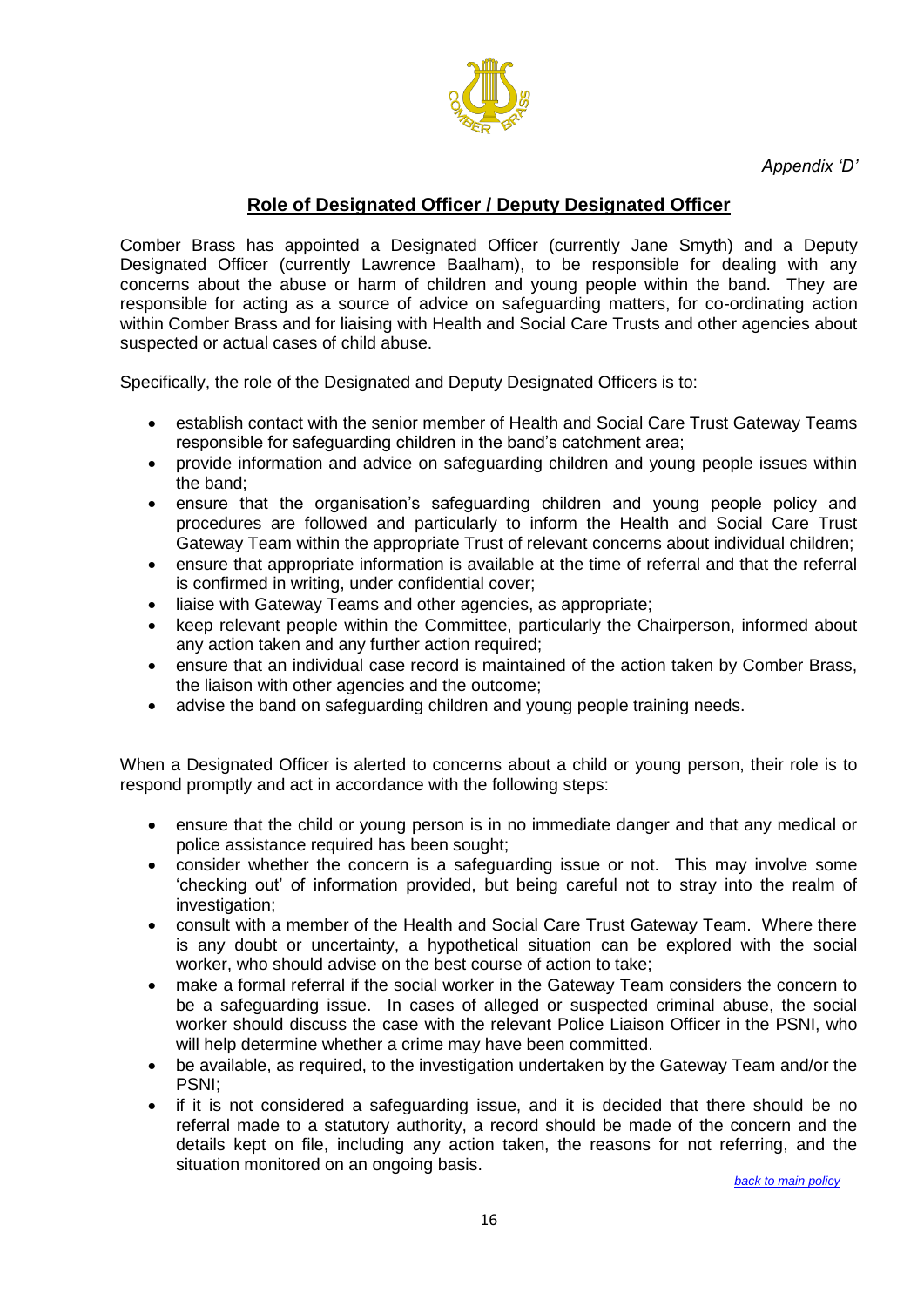

*Appendix 'E'*

# <span id="page-16-0"></span>**ABUSE REPORT FORM -Child / Young Person / Vulnerable Adult**

*Please answer all relevant questions as fully as you can and pass the form on as quickly as possible even if you cannot complete all sections.*

| <b>Organisation location</b>                   | Comber, Co. Down |  |  | Comber Brass, c/o St Mary's Parish Church, The Square, |  |
|------------------------------------------------|------------------|--|--|--------------------------------------------------------|--|
| Name of Child / Young<br>Peron / Adult at Risk |                  |  |  |                                                        |  |
| Age / Date of Birth                            |                  |  |  |                                                        |  |
| <b>Gender</b>                                  |                  |  |  |                                                        |  |
| Names of parent(s) (if<br>known)               |                  |  |  |                                                        |  |
| Home Address (if known)                        |                  |  |  |                                                        |  |

**1 Disclosure by a child / young person / vulnerable adult** *When was the disclosure made (dates and times)?*

*Who did the child / young person / vulnerable adult make the disclosure to?*

*What did the child / young person / vulnerable adult actually say?*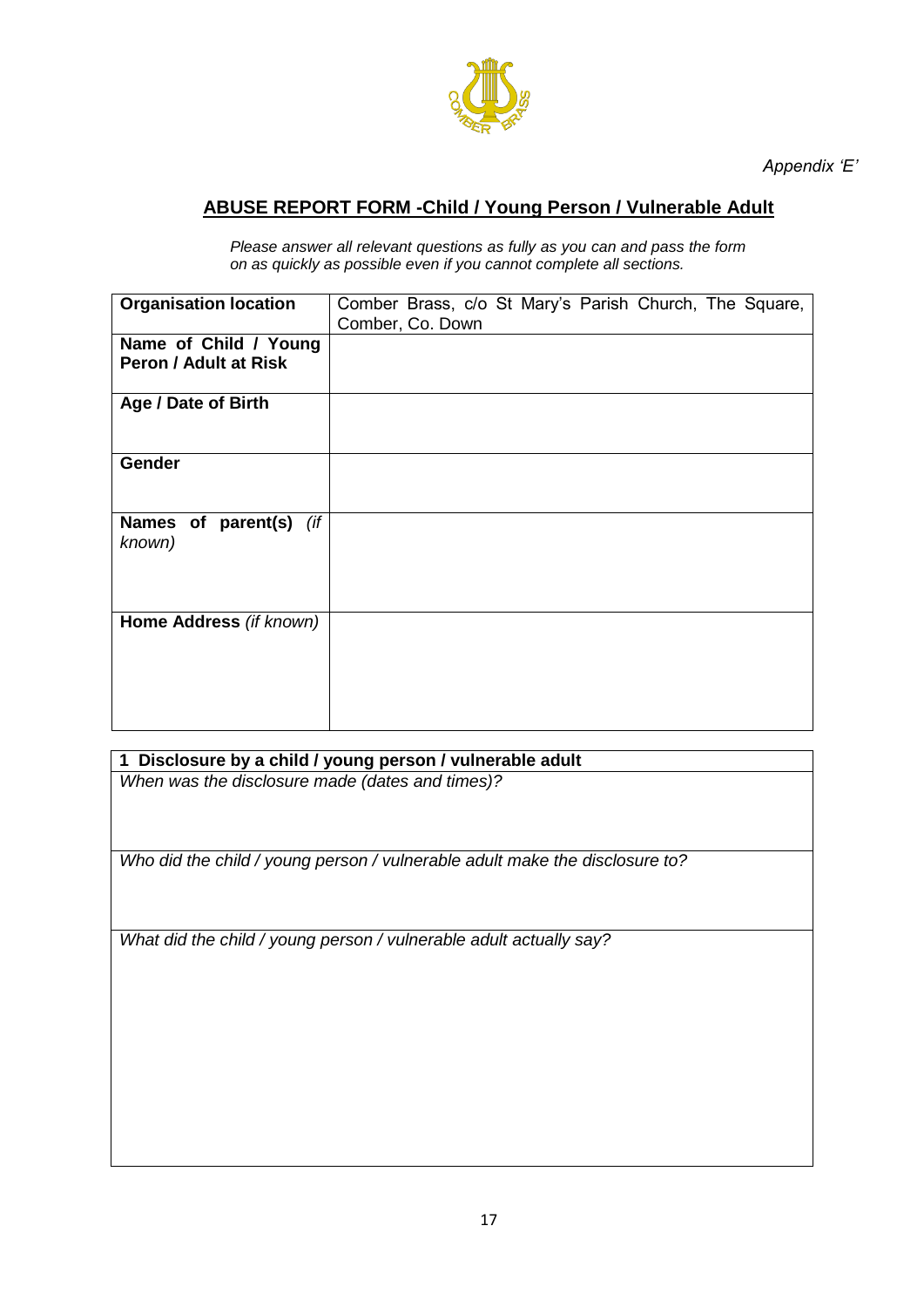

**2 Indicators** *Describe any signs or indicators of abuse (with times and dates)*

*Has the child / young person / vulnerable adult alleged that any particular person is the abuser? If so, please record details and the relationship, if any, to them*.

**3 Concerns expressed by another person about a child / young person / vulnerable adult**

*Record the concerns that were passed to you (with dates and times) and if possible ask the person who expressed the concerns to confirm that the details as written are correct.*

**4 Details of any immediate action taken, e.g. first aid, etc.**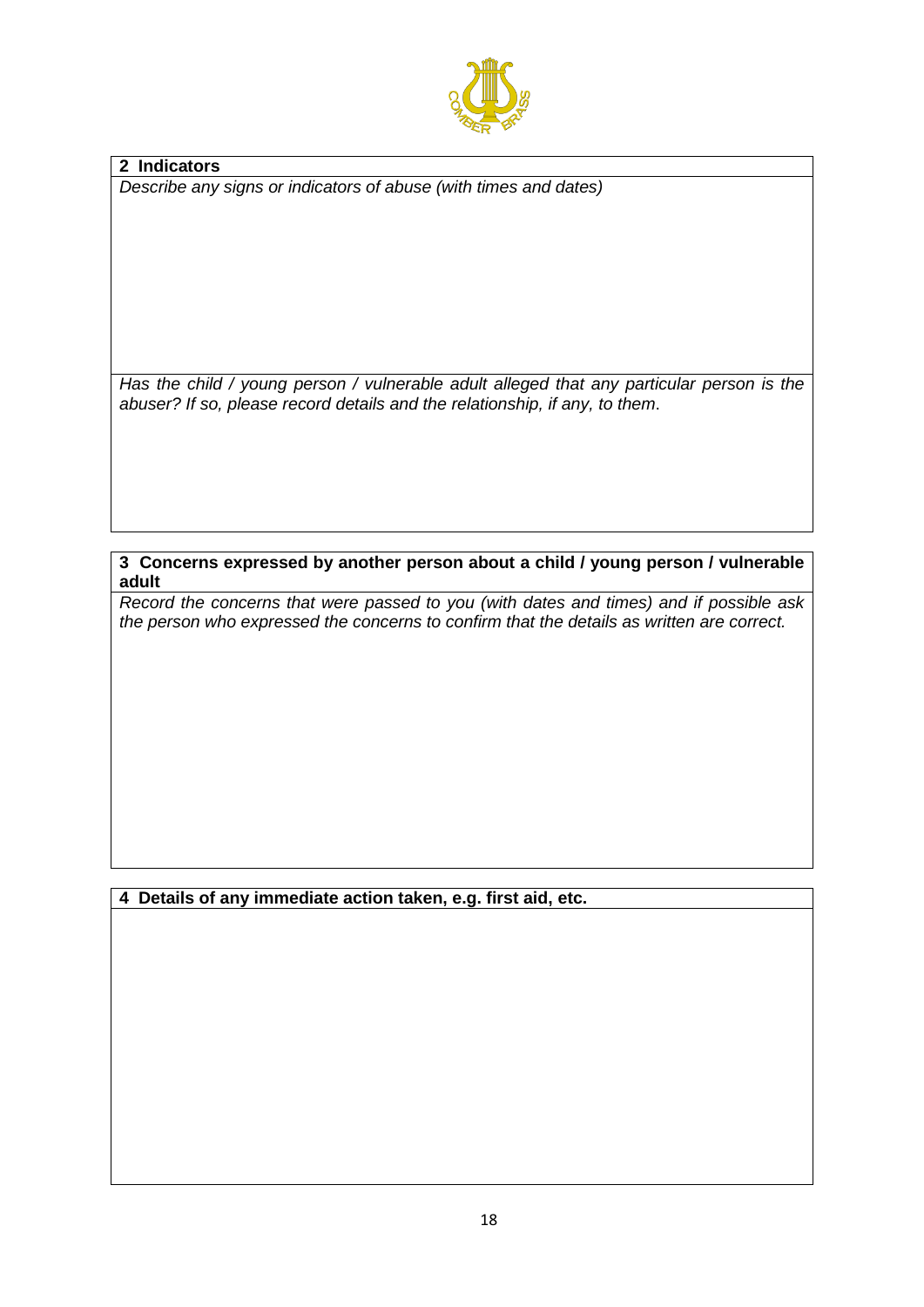

| Does the child / young person / vulnerable adult have any particular needs, e.g.<br>5<br>communication, etc.? |                                                                              |  |
|---------------------------------------------------------------------------------------------------------------|------------------------------------------------------------------------------|--|
|                                                                                                               |                                                                              |  |
|                                                                                                               |                                                                              |  |
|                                                                                                               |                                                                              |  |
|                                                                                                               |                                                                              |  |
|                                                                                                               |                                                                              |  |
|                                                                                                               |                                                                              |  |
| <b>6 Signatures</b>                                                                                           |                                                                              |  |
|                                                                                                               | To be signed by the person reporting the concern                             |  |
| Name:                                                                                                         |                                                                              |  |
|                                                                                                               |                                                                              |  |
| Signed:                                                                                                       |                                                                              |  |
|                                                                                                               |                                                                              |  |
|                                                                                                               | Date received and actioned by Designated Officer / Deputy Designated Officer |  |
| Name:                                                                                                         |                                                                              |  |
| Signed:                                                                                                       | Date:                                                                        |  |
|                                                                                                               |                                                                              |  |
|                                                                                                               | Action taken by Designated Officer / Deputy Designated Officer               |  |
|                                                                                                               |                                                                              |  |
|                                                                                                               |                                                                              |  |
|                                                                                                               |                                                                              |  |
|                                                                                                               |                                                                              |  |
|                                                                                                               |                                                                              |  |
|                                                                                                               |                                                                              |  |
|                                                                                                               |                                                                              |  |
|                                                                                                               |                                                                              |  |
|                                                                                                               |                                                                              |  |
|                                                                                                               |                                                                              |  |
|                                                                                                               |                                                                              |  |
|                                                                                                               |                                                                              |  |
|                                                                                                               |                                                                              |  |
|                                                                                                               |                                                                              |  |
|                                                                                                               |                                                                              |  |
| Signed:                                                                                                       | Date:<br><u> 1980 - John Stone, Amerikaansk politiker (</u>                  |  |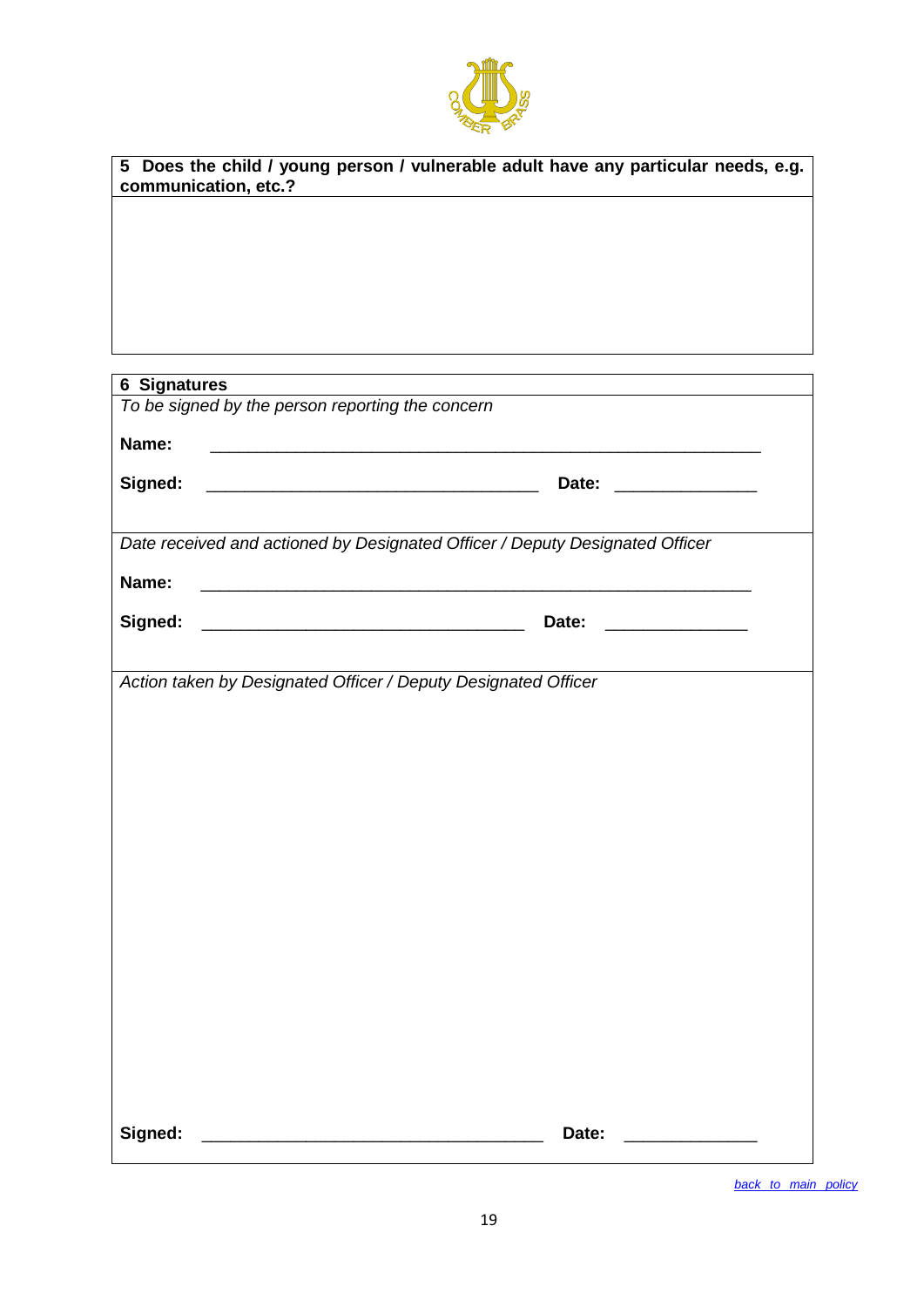

*Appendix 'F'*

# **Health and Social Care (HSC) Trusts - Gateway Teams**

<span id="page-19-0"></span>

| <b>Belfast HSC Trust</b>                                                                                                                  | 028 9050 7000*           |
|-------------------------------------------------------------------------------------------------------------------------------------------|--------------------------|
| <b>Northern HSC Trust</b>                                                                                                                 | 0300 123 4333*           |
| Northern Gateway Team<br>(Ballycastle, Ballymoney, Portrush and Coleraine)                                                                | 028 7032 5462            |
| <b>Central Gateway Team</b><br>(Ballymena, Magherafelt and Cookstown)                                                                     | 028 7965 1020            |
| South Eastern Gateway Team<br>(Antrim, Carrickfergus, Newtownabbey and Larne)                                                             | 028 9334 0165            |
| <b>Southern HSC Trust</b>                                                                                                                 | 0800 783 7745*           |
| Craigavon and Banbridge Gateway Team<br>(Craigavon, Banbridge, Dromore,<br>Lurgan, Portadown and Gilford)                                 | 028 3834 3011            |
| Armagh and Dungannon Gateway Team<br>(Armagh, Coalisland, Dungannon, Fivemiletown,<br>Markethill, Moy, Tandragee and Ballygawley)         | 028 8771 3506            |
| Newry and Mourne Gateway Team<br>(Newry City, Bessbrook, Annalong, Rathfriland,<br>Warrenpoint, Crossmaglen, Kilkeel and Newtownhamilton) | 028 3082 5000 & option 1 |
| <b>South Eastern HSC Trust</b>                                                                                                            | 0300 100 0300*           |
| Greater Lisburn Gateway Team<br>(Lisburn, Dunmurry, Moira and Hillsborough)                                                               | 028 9060 2705            |
| North Down and Ards Gateway Team<br>(Bangor, Newtownards, Ards Peninsula and Comber)                                                      | 028 9181 8518            |
| Down Gateway Team<br>(Downpatrick, Newcastle and Ballynahinch)                                                                            | 028 4461 3511            |
| <b>Western HSC Trust</b>                                                                                                                  | 028 7131 4090*           |
| Enniskillen Gateway Team                                                                                                                  | 028 6634 4103            |
| Omagh Gateway Team                                                                                                                        | 028 8283 5156            |
| Londonderry Gateway Team<br>(Londonderry, Limavady and Strabane)                                                                          | 028 7131 4090            |
| Out of hours emergency service<br>There is a single, regional number for out of hours referrals:                                          | 028 9504 999             |

#### **PSNI Public Protection Units (PPUs)**

Use central number 0845 600 8000 and specify your location.

\* This number is for referrals.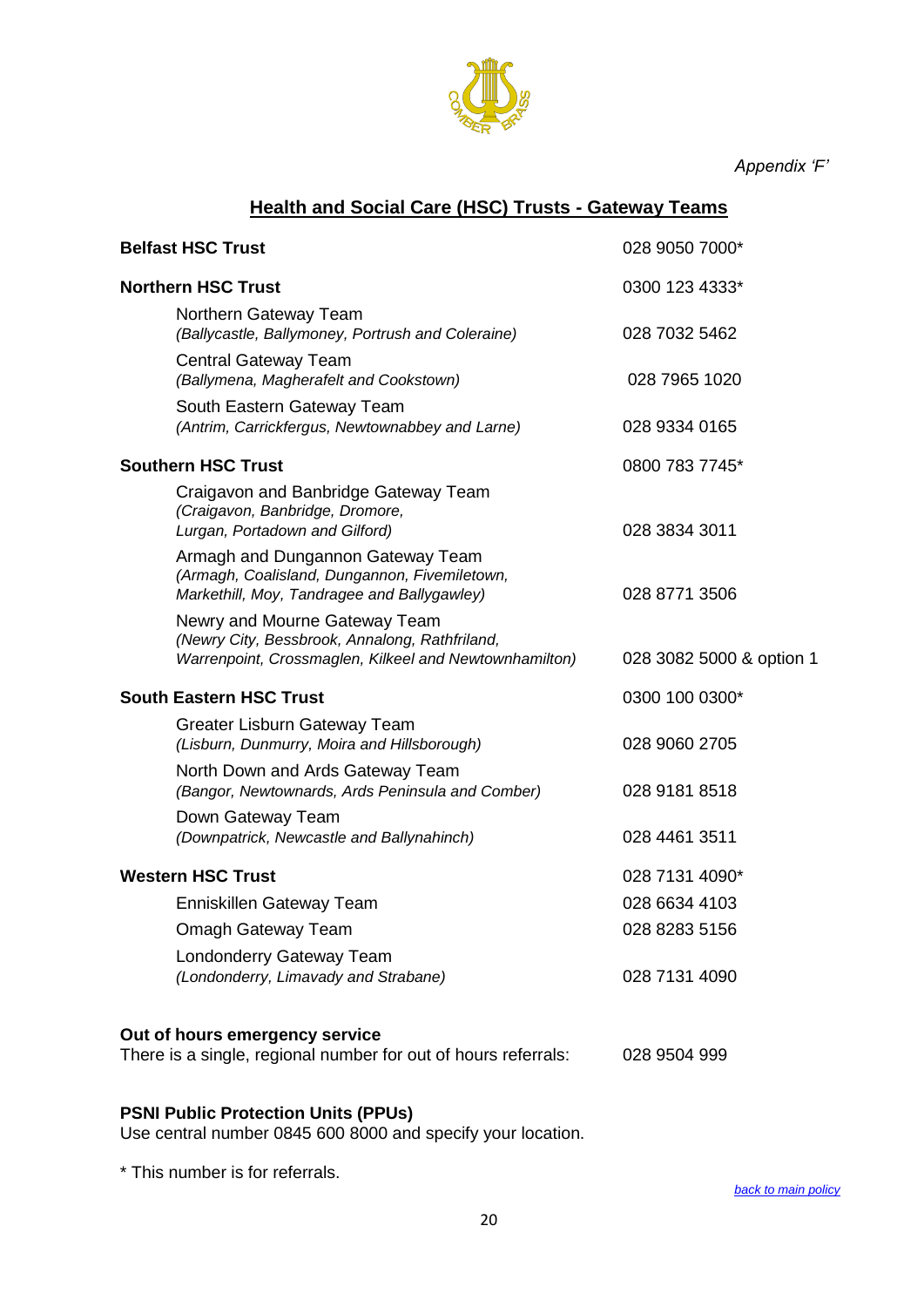*Appendix 'G'*



## **Code of Behaviour**

<span id="page-20-0"></span>As a member of Comber Brass, or someone engaged by the band in our activities, you are acting in a position of authority and have a duty of care towards the children, young people and adults at risk who are also members of the band. You are likely to be seen as a role model and are expected to act appropriately.

#### **Responsibility**

You are responsible for:

- prioritising the welfare of children, young people and adults at risk;
- providing a safe environment for children, young people and adults at risk;
- ensuring equipment is used safely and for its intended purpose;
- having good awareness of issues to do with safeguarding and child protection and taking action when appropriate;
- following our principles, policies and procedures, including our policies and procedures for child protection / safeguarding, and whistleblowing;
- staying within the law at all times;
- modelling good behaviour for children, young people and adults at risk to follow;
- challenging all unacceptable behaviour and reporting any breaches of the behaviour code to the Designated Officer (Jane Smyth) or Deputy Designated Officer (Lawrence Baalham);
- reporting all concerns about abusive behaviour, following our safeguarding and child protection procedures. This includes behaviour being displayed by an adult or child and directed at anybody of any age.

#### **Rights**

You should:

- treat children, young people and adults at risk fairly and without prejudice or discrimination;
- understand that children, young people and adults at risk are individuals with individual needs;
- respect differences in gender, sexual orientation, culture, race, ethnicity, disability and religious belief systems, and appreciate that all participants bring something valuable and different to the band;
- challenge discrimination and prejudice;
- encourage children, young people and adults to speak out about attitudes or behaviour that makes them uncomfortable.

#### **Relationships**

You should:

- promote relationships that are based on openness, honesty, trust and respect;
- avoid favouritism:
- be patient with others;
- exercise caution when you are discussing sensitive issues with children or young people;
- ensure your contact with children, young people and adults at risk is appropriate and relevant to the work of the project you are involved in;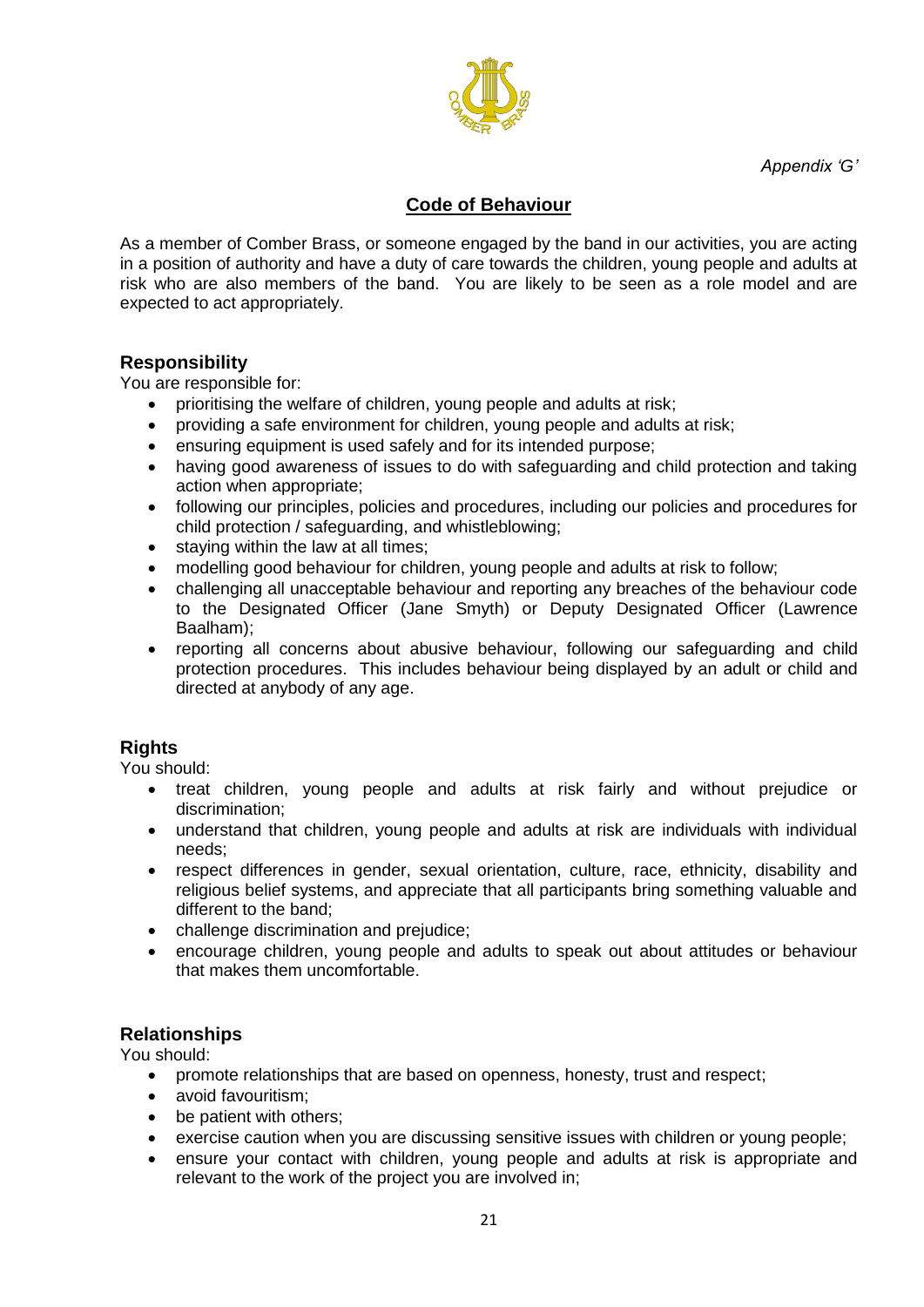

- ensure that whenever possible, there is more than one adult present during activities with children, young people and adults at risk;
- if a situation arises where you are alone with a child, young person or adult at risk, ensure that you are within sight or hearing of other adults;
- if a child specifically asks for or needs some individual time with you, ensure other staff or volunteers know where you and the child are;
- only provide personal care in an emergency and make sure there is more than one adult present if possible, unless it has been agreed that the provision of personal care is part of your role and you have been trained to do this safely.

#### **Respect**

You should:

- listen to and respect children, young people and adults at risk at all times;
- value and take their contributions seriously, actively involving them in planning activities wherever possible;
- respect the right of a child, young person or adult at risk to privacy as far as possible;
- if you need to break confidentiality in order to follow safeguarding procedures, it is important to explain this to the child, young person or adult at risk at the earliest opportunity.

#### **Unacceptable Behaviour**

When working with children, young people and adults at risk, you must not:

- allow concerns or allegations to go unreported;
- take unnecessary risks;
- smoke, consume alcohol or use illegal substances;
- develop inappropriate relationships with children, young people and adults at risk;
- make inappropriate promises to children, young people and adults at risk;
- engage in behaviour that is in any way abusive, including having any form of sexual contact with a child or young person;
- use your personal contact details (mobile number, email or postal address) to engage in private communication with children, young people or adults at risk or have any contact with them via a personal social media account;
- act in a way that can be perceived as threatening or intrusive;
- patronise or belittle children, young people and adults at risk;
- make sarcastic, insensitive, derogatory or sexually suggestive comments or gestures to or in front of children, young people and adults at risk.

#### **Upholding this Code of Behaviour**

You should always follow this code of behaviour and never rely on your reputation or that of the band to protect you. If you have behaved inappropriately, you will be subject to disciplinary action. Depending on the seriousness of the situation, you may be asked to leave Comber Brass. We may also make a report to statutory agencies such as the police and / or the local authority child protection services.

If you become aware of any breaches of this code, you must report them to the Designated Officer (Jane Smyth) or the Deputy Designated Officer (Lawrence Baalham). If necessary you should follow our whistleblowing and safeguarding procedures.